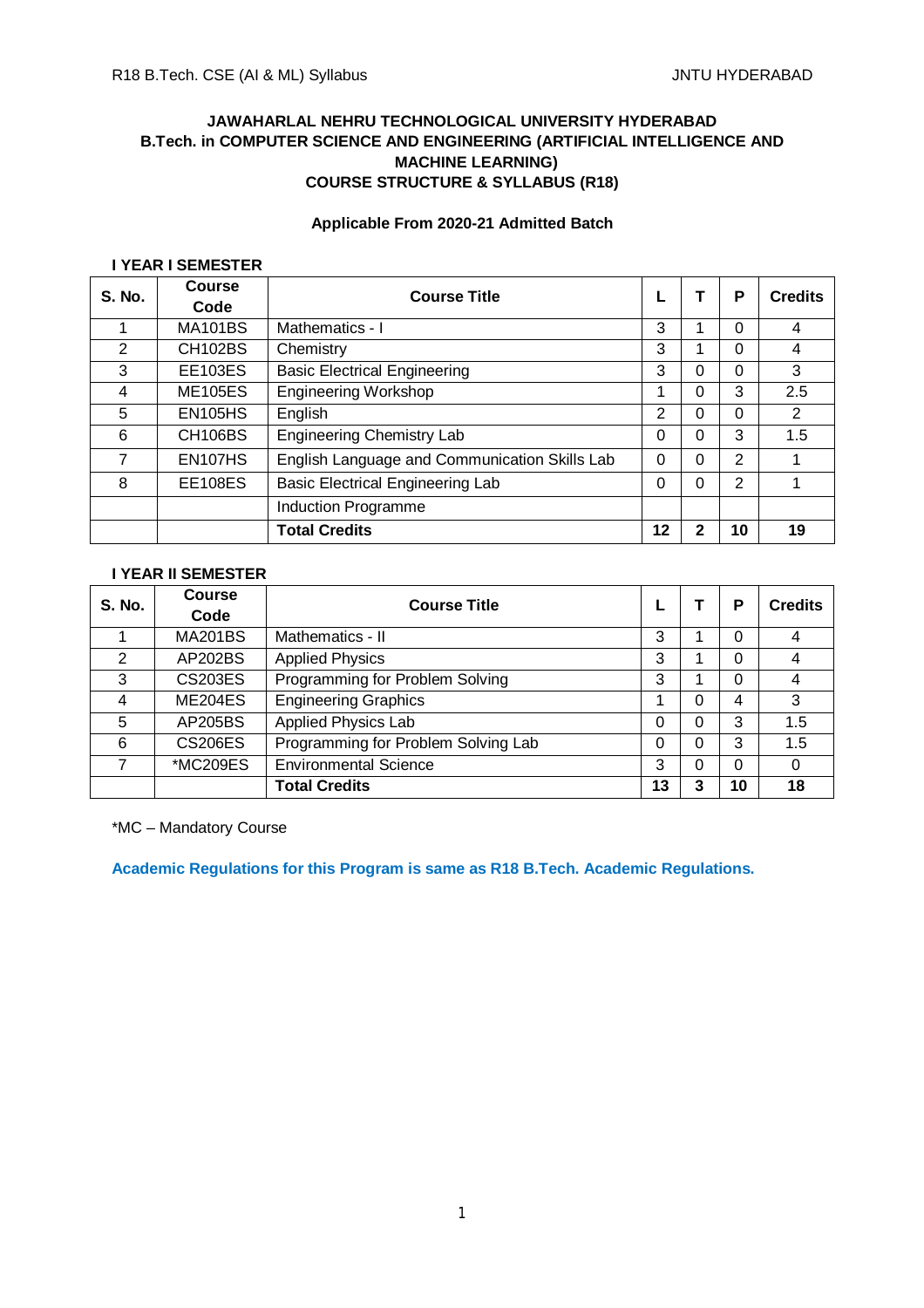## **MA101BS: MATHEMATICS - I**

### **B.Tech. I Year I Sem.**

|  | L T P C |  |
|--|---------|--|
|  | 3 1 0 4 |  |

### **Course Objectives:** To learn

- Types of matrices and their properties.
- Concept of a rank of the matrix and applying this concept to know the consistency and solving the system of linear equations.
- Concept of Eigen values and eigenvectors and to reduce the quadratic form to canonical form.
- Concept of Sequence.
- Concept of nature of the series.
- Geometrical approach to the mean value theorems and their application to the mathematical problems
- Evaluation of surface areas and volumes of revolutions of curves.
- Evaluation of improper integrals using Beta and Gamma functions.
- Partial differentiation, concept of total derivative
- Finding maxima and minima of function of two and three variables.

**Course Outcomes:** After learning the contents of this paper the student must be able to

- Write the matrix representation of a set of linear equations and to analyse the solution of the system of equations
- Find the Eigen values and Eigen vectors
- Reduce the quadratic form to canonical form using orthogonal transformations.
- Analyse the nature of sequence and series.
- Solve the applications on the mean value theorems.
- Evaluate the improper integrals using Beta and Gamma functions
- Find the extreme values of functions of two variables with/ without constraints.

#### **UNIT-I: Matrices**

Matrices: Types of Matrices, Symmetric; Hermitian; Skew-symmetric; Skew-Hermitian; orthogonal matrices; Unitary Matrices; rank of a matrix by Echelon form and Normal form, Inverse of Non-singular matrices by Gauss-Jordan method; System of linear equations; solving system of Homogeneous and Non-Homogeneous equations. Gauss elimination method; Gauss Seidel Iteration Method.

#### **UNIT-II: Eigen values and Eigen vectors**

Linear Transformation and Orthogonal Transformation: Eigen values and Eigenvectors and their properties: Diagonalization of a matrix; Cayley-Hamilton Theorem (without proof); finding inverse and power of a matrix by Cayley-Hamilton Theorem; Quadratic forms and Nature of the Quadratic Forms; Reduction of Quadratic form to canonical forms by Orthogonal Transformation

#### **UNIT-III: Sequences & Series**

Sequence: Definition of a Sequence, limit; Convergent, Divergent and Oscillatory sequences.

Series: Convergent, Divergent and Oscillatory Series; Series of positive terms; Comparison test, p-test, D-Alembert's ratio test; Raabe's test; Cauchy's Integral test; Cauchy's root test; logarithmic test. Alternating series: Leibnitz test; Alternating Convergent series: Absolute and Conditionally Convergence.

#### **UNIT-IV: Calculus**

Mean value theorems: Rolle's theorem, Lagrange's Mean value theorem with their Geometrical Interpretation and applications, Cauchy's Mean value Theorem. Taylor's Series.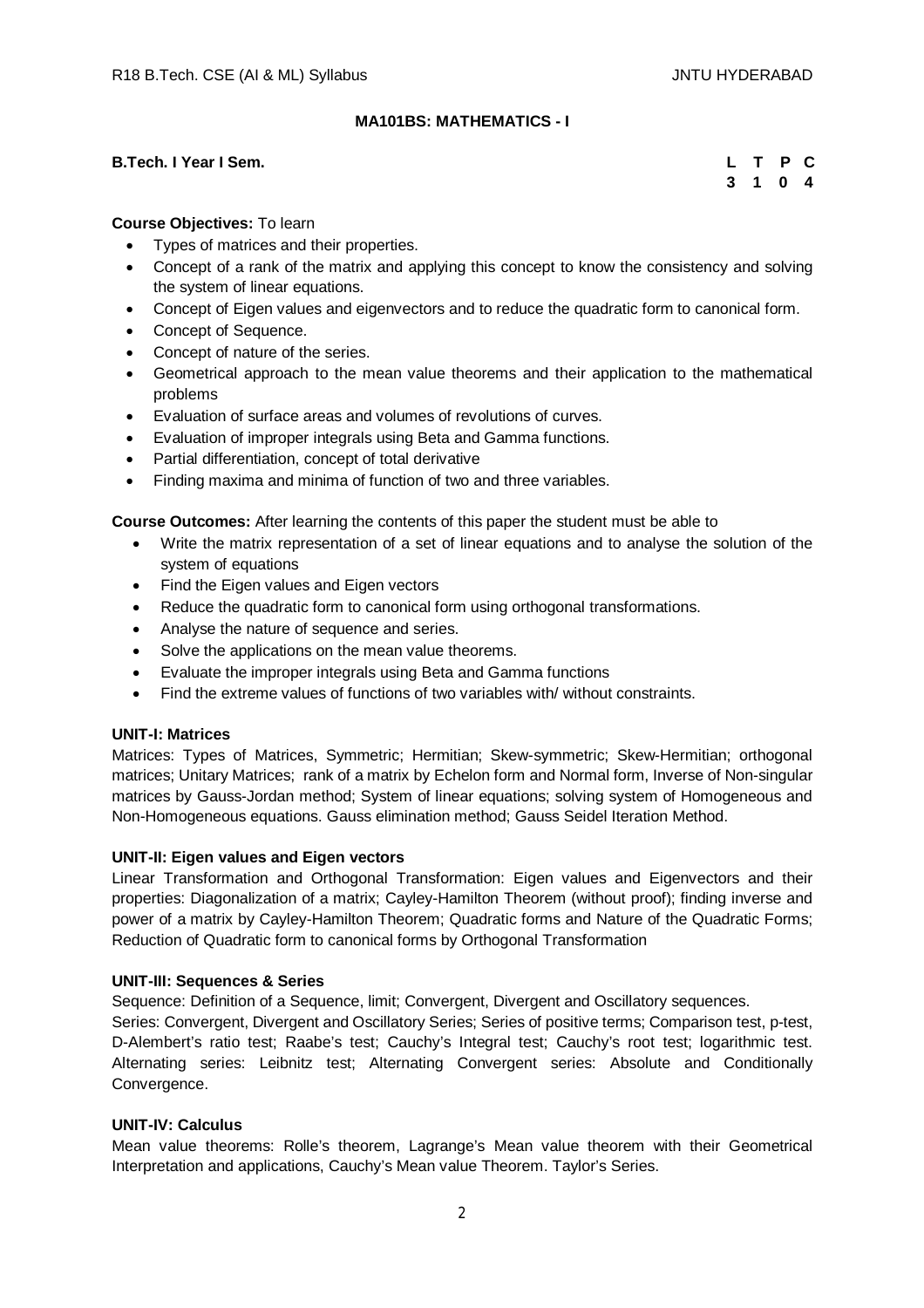Applications of definite integrals to evaluate surface areas and volumes of revolutions of curves (Only in Cartesian coordinates), Definition of Improper Integral: Beta and Gamma functions and their applications.

### **UNIT-V: Multivariable calculus (Partial Differentiation and applications)**

Definitions of Limit and continuity.

Partial Differentiation; Euler's Theorem; Total derivative; Jacobian; Functional dependence & independence, Maxima and minima of functions of two variables and three variables using method of Lagrange multipliers.

### **TEXT BOOKS:**

- 1. B.S. Grewal, Higher Engineering Mathematics, Khanna Publishers, 36<sup>th</sup> Edition, 2010
- 2. Erwin kreyszig, Advanced Engineering Mathematics, 9<sup>th</sup> Edition, John Wiley & Sons, 2006.
- 3. G.B. Thomas and R.L. Finney, Calculus and Analytic geometry, 9<sup>th</sup> Edition, Pearson, Reprint, 2002.

### **REFERENCES:**

- 1. N.P. Bali and Manish Goyal, A text book of Engineering Mathematics, Laxmi Publications, Reprint, 2008.
- 2. Ramana B.V., Higher Engineering Mathematics, Tata McGraw Hill New Delhi, 11<sup>th</sup> Reprint, 2010.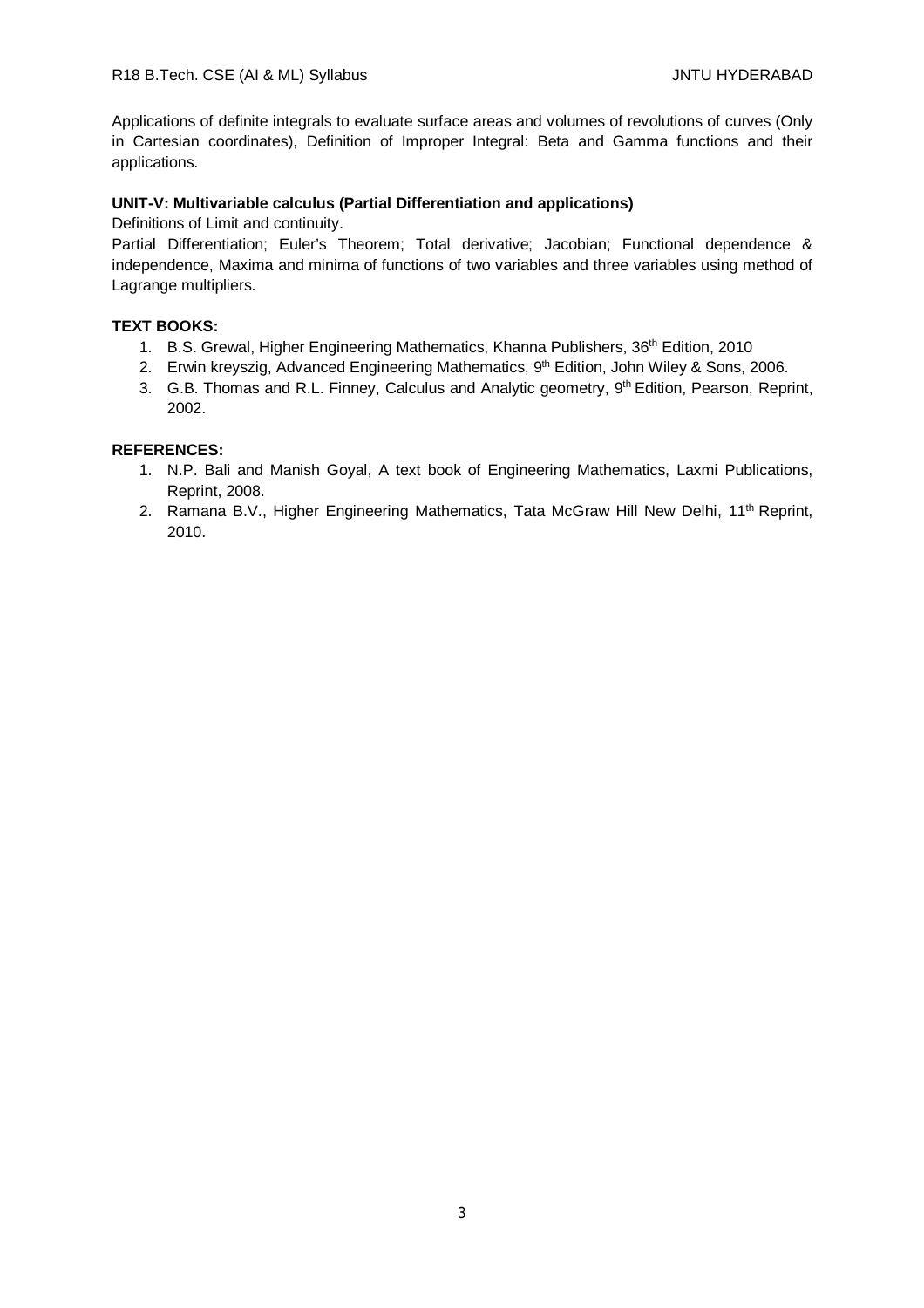## **CH102BS/CH202BS: CHEMISTRY**

| B.Tech. I Year I Sem. | L T P C |  |  |
|-----------------------|---------|--|--|
|                       | 3 1 0 4 |  |  |

### **Course Objectives:**

- To bring adaptability to the concepts of chemistry and to acquire the required skills to become a perfect engineer.
- To impart the basic knowledge of atomic, molecular and electronic modifications which makes the student to understand the technology based on them.
- To acquire the knowledge of electrochemistry, corrosion and water treatment which are essential for the Engineers and in industry.
- To acquire the skills pertaining to spectroscopy and to apply them for medical and other fields.
- To impart the knowledge of stereochemistry and synthetic aspects useful for understanding reaction pathways

**Course Outcomes:** The basic concepts included in this course will help the student to gain:

- The knowledge of atomic, molecular and electronic changes, band theory related to conductivity.
- The required principles and concepts of electrochemistry, corrosion and in understanding the problem of water and its treatments.
- The required skills to get clear concepts on basic spectroscopy and application to medical and other fields.
- The knowledge of configurational and conformational analysis of molecules and reaction mechanisms.

### **UNIT - I:**

**Molecular structure and Theories of Bonding:** Atomic and Molecular orbitals. Linear Combination of Atomic Orbitals (LCAO), molecular orbitals of diatomic molecules, molecular orbital energy level diagrams of  $N_2$ ,  $O_2$  and  $F_2$  molecules.  $\pi$  molecular orbitals of butadiene and benzene.

Crystal Field Theory (CFT): Salient Features of CFT – Crystal Field Splitting of transition metal ion dorbitals in Tetrahedral, Octahedral and square planar geometries. Band structure of solids and effect of doping on conductance.

## **UNIT - II:**

**Water and its treatment:** Introduction – hardness of water – Causes of hardness - Types of hardness: temporary and permanent – expression and units of hardness – Estimation of hardness of water by complexometric method. Potable water and its specifications. Steps involved in treatment of water – Disinfection of water by chlorination and ozonization. Boiler feed water and its treatment – Calgon conditioning, Phosphate conditioning and Colloidal conditioning. External treatment of water – Ion exchange process. Desalination of water – Reverse osmosis. Numerical problems.

## **UNIT - III:**

**Electrochemistry and corrosion:** Electro chemical cells – electrode potential, standard electrode potential, types of electrodes – calomel, Quinhydrone and glass electrode. Nernst equation Determination of pH of a solution by using quinhydrone and glass electrode. Electrochemical series and its applications. Numerical problems. Potentiometric titrations. Batteries – Primary (Lithium cell) and secondary batteries (Lead – acid storage battery and Lithium ion battery).

Causes and effects of corrosion – theories of chemical and electrochemical corrosion – mechanism of electrochemical corrosion, Types of corrosion: Galvanic, water-line and pitting corrosion. Factors affecting rate of corrosion, Corrosion control methods- Cathodic protection – Sacrificial anode and impressed current cathodic methods. Surface coatings – metallic coatings – methods of application. Electroless plating of Nickel.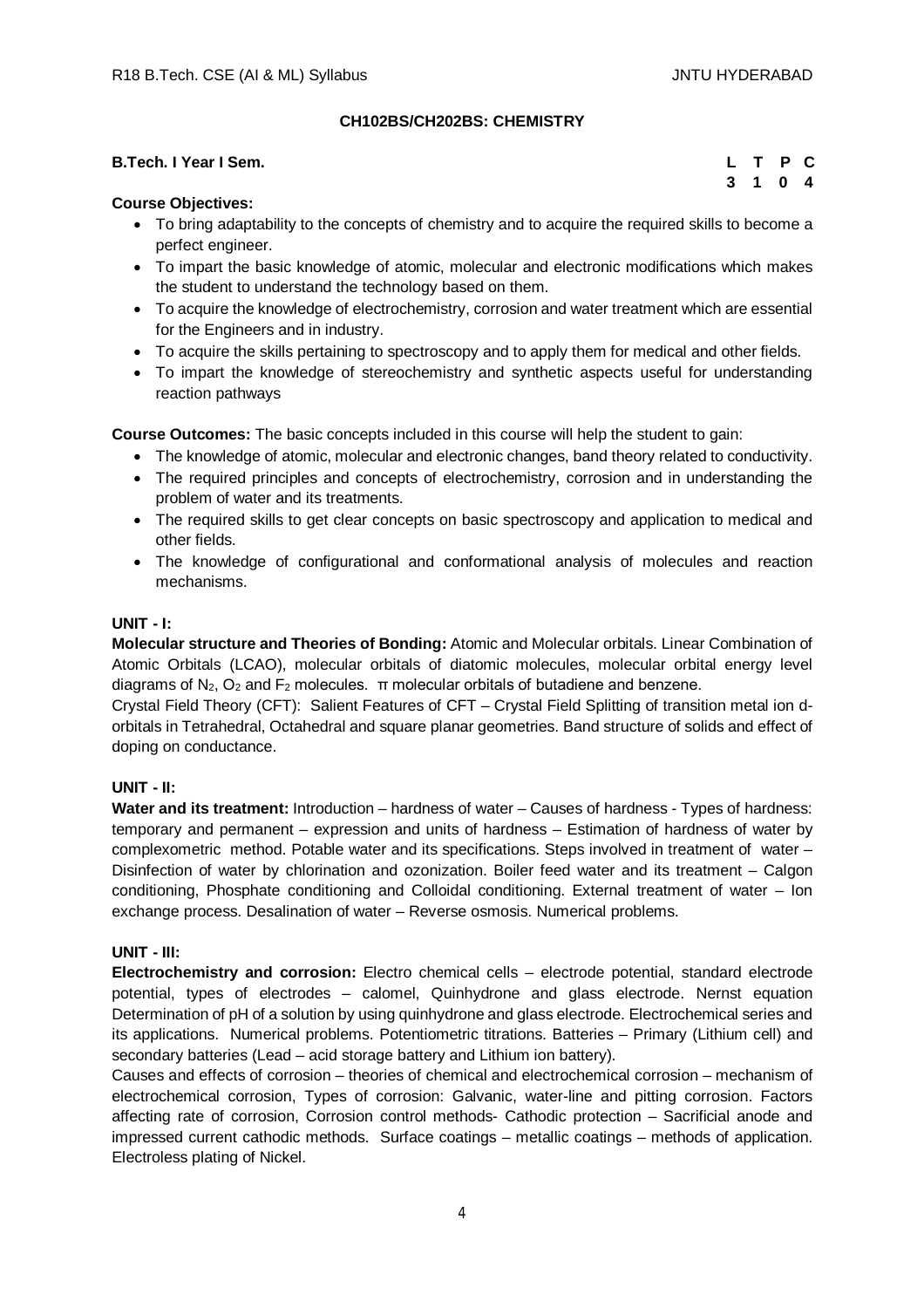## **UNIT - IV:**

**Stereochemistry, Reaction Mechanism and synthesis of drug molecules:** Introduction to representation of 3-dimensional structures, Structural and stereoisomers, configurations, symmetry and chirality. Enantiomers, diastereomers, optical activity and Absolute configuration. Conformation alanalysis of n- butane.

Substitution reactions: Nucleophilic substitution reactions: Mechanism of  $S_N1$ ,  $S_N2$  reactions. Electrophilic and nucleophilic addition reactions: Addition of HBr to propene. Markownikoff and anti Markownikoff's additions. Grignard additions on carbonyl compounds. Elimination reactions: Dehydro halogenation of alkylhalides. Saytzeff rule. Oxidation reactions: Oxidation of alcohols using KMnO<sub>4</sub> and chromic acid.

Reduction reactions: reduction of carbonyl compounds using LiAlH<sup>4</sup> & NaBH4. Hydroboration of olefins. Structure, synthesis and pharmaceutical applications of Paracetamol and Aspirin.

### **UNIT - V:**

**Spectroscopic techniques and applications:** Principles of spectroscopy, selection rules and applications of electronic spectroscopy. vibrational and rotational spectroscopy. Basic concepts of Nuclear magnetic resonance Spectroscopy, chemical shift. Introduction to Magnetic resonance imaging.

## **TEXT BOOKS:**

- 1. Physical Chemistry, by P.W. Atkins
- 2. Engineering Chemistry by P.C.Jain & M.Jain; Dhanpat Rai Publishing Company (P) Ltd., New Delhi.
- 3. Fundamentals of Molecular Spectroscopy, by C.N. Banwell
- 4. Organic Chemistry: Structure and Function by K.P.C. Volhardt and N.E. Schore, 5<sup>th</sup> Edition.
- 5. University Chemistry, by B.M. Mahan, Pearson IV Edition.
- 6. Engineering Chemistry (NPTEL Web-book), by B.L. Tembe, Kamaluddin and M.S. Krishnan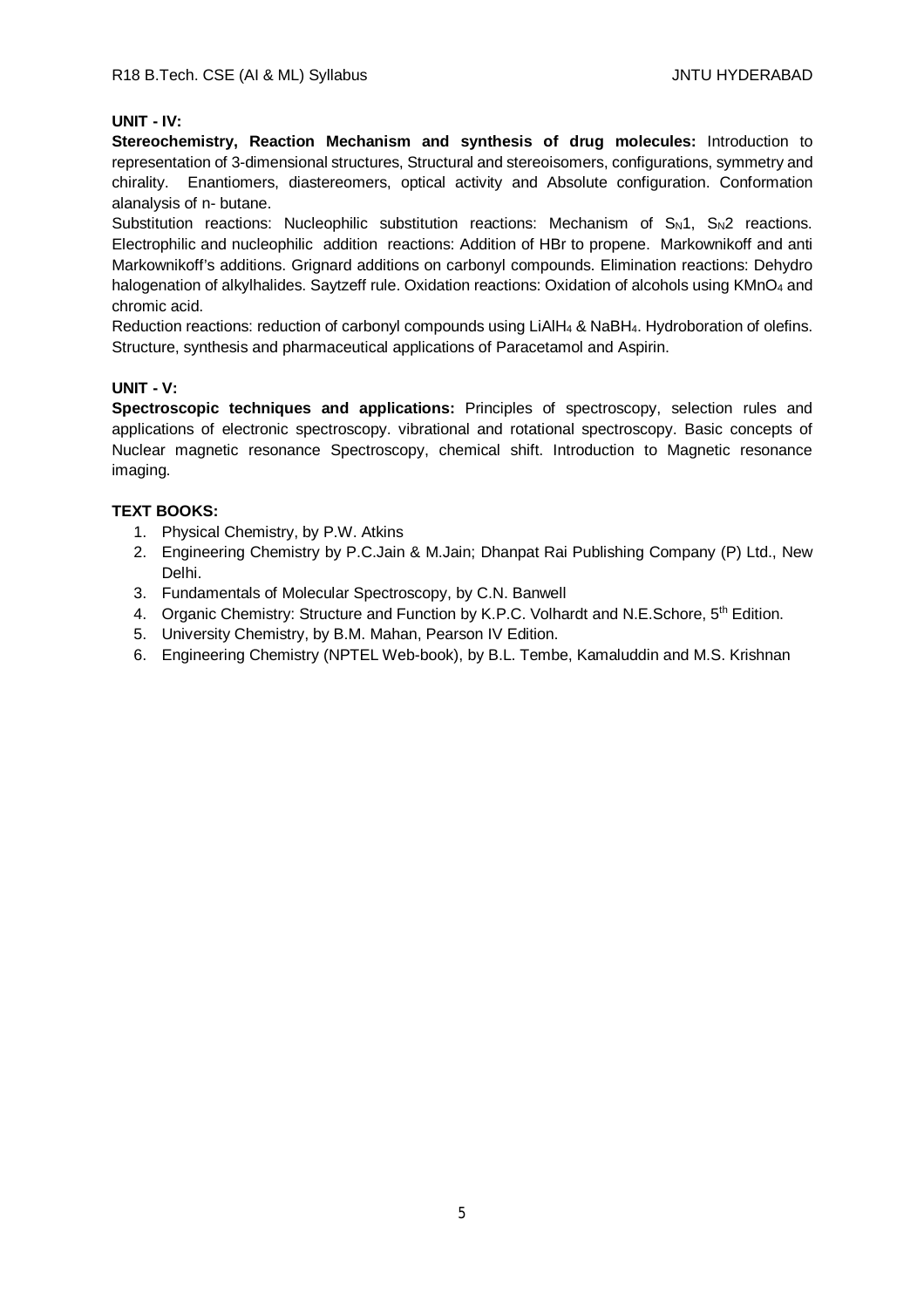**3 0 0 3**

## **EE103ES/EE203ES: BASIC ELECTRICAL ENGINEERING**

## **B.Tech. I Year I Sem. L T P C**

#### **Course Objectives:**

- To introduce the concepts of electrical circuits and its components
- To understand magnetic circuits, DC circuits and AC single phase & three phase circuits
- To study and understand the different types of DC/AC machines and Transformers.
- To import the knowledge of various electrical installations.
- To introduce the concept of power, power factor and its improvement.

### **Course Outcomes:**

- To analyze and solve electrical circuits using network laws and theorems.
- To understand and analyze basic Electric and Magnetic circuits
- To study the working principles of Electrical Machines
- To introduce components of Low Voltage Electrical Installations

### **UNIT-I: D.C. Circuits**

Electrical circuit elements (R, L and C), voltage and current sources, KVL&KCL, analysis of simple circuits with dc excitation. Superposition, Thevenin and Norton Theorems. Time-domain analysis of first-order RL and RC circuits.

#### **UNIT-II: A.C. Circuits**

Representation of sinusoidal waveforms, peak and rms values, phasor representation, real power, reactive power, apparent power, power factor, Analysis of single-phase ac circuits consisting of R, L, C, RL, RC, RLC combinations (series and parallel), resonance in series R-L-C circuit. Three-phase balanced circuits, voltage and current relations in star and delta connections.

#### **UNIT-III: Transformers**

Ideal and practical transformer, equivalent circuit, losses in transformers, regulation and efficiency. Auto-transformer and three-phase transformer connections.

#### **UNIT-IV: Electrical Machines**

Generation of rotating magnetic fields, Construction and working of a three-phase induction motor, Significance of torque-slip characteristic. Loss components and efficiency, starting and speed control of induction motor. Single-phase induction motor. Construction, working, torque-speed characteristic and speed control of separately excited dc motor.

Construction and working of synchronous generators.

#### **UNIT-V: Electrical Installations**

Components of LT Switchgear: Switch Fuse Unit (SFU), MCB, ELCB, MCCB, Types of Wires and Cables, Earthing. Types of Batteries, Important Characteristics for Batteries. Elementary calculations for energy consumption, power factor improvement and battery backup.

#### **TEXT BOOKS/ REFERENCE BOOKS:**

- 1. Basic Electrical Engineering D.P. Kothari and I.J. Nagrath, 3rd edition 2010, Tata McGraw Hill.
- 2. D.C. Kulshreshtha, "Basic Electrical Engineering", McGraw Hill, 2009.
- 3. L.S. Bobrow, Fundamentals of Electrical Engineering", Oxford University Press, 2011
- 4. Electrical and Electronics Technology, E. Hughes, 10th Edition, Pearson, 2010
- 5. Electrical Engineering Fundamentals, Vincent Deltoro, Second Edition, Prentice Hall India, 1989.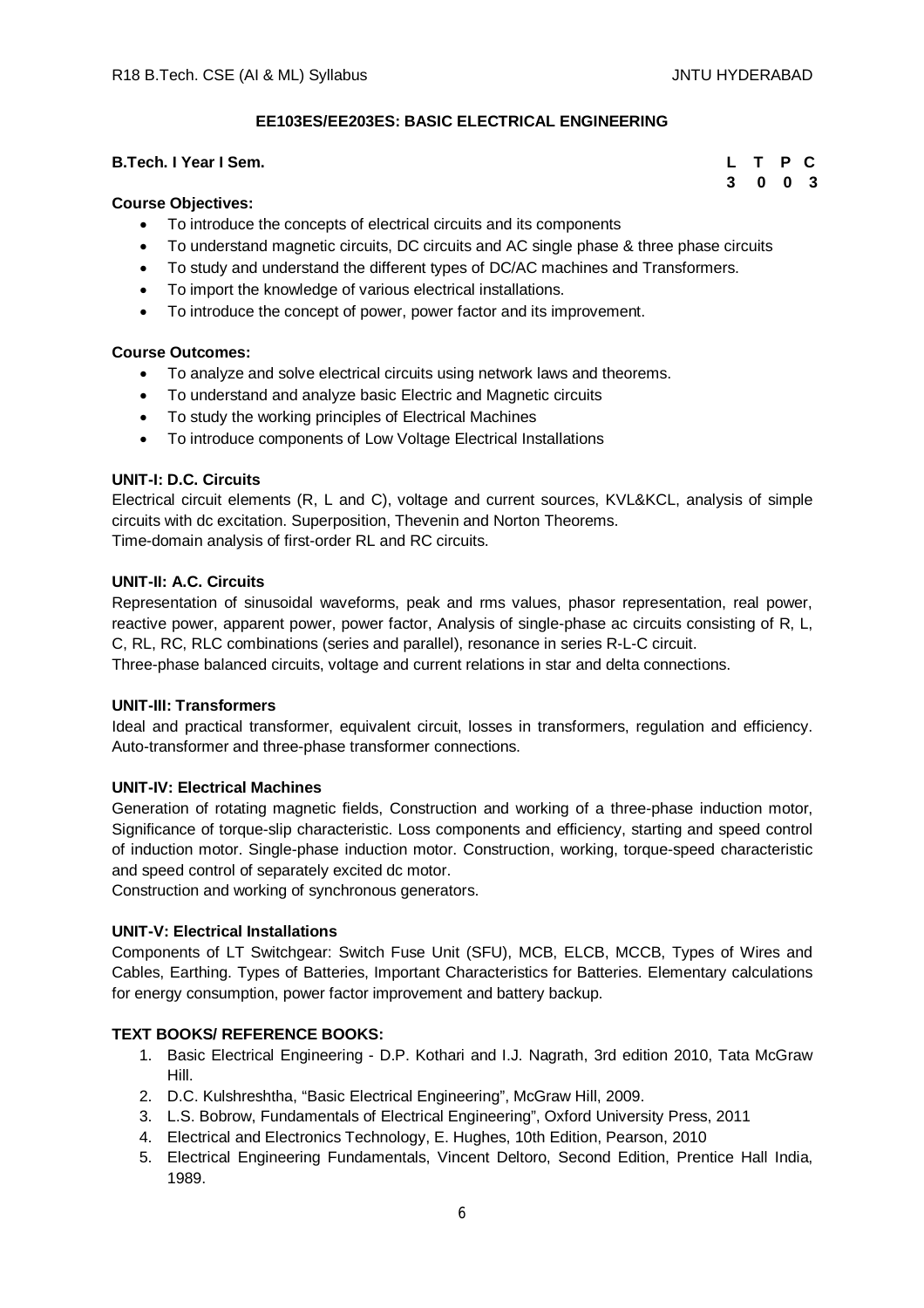### **ME105ES/ME205ES: ENGINEERING WORKSHOP**

**B.Tech. I Year I Sem.** 

|  |  | L T P C           |
|--|--|-------------------|
|  |  | $1 \t0 \t3 \t2.5$ |

**Pre-requisites**: Practical skill

### **Course Objectives:**

- To Study of different hand operated power tools, uses and their demonstration.
- To gain a good basic working knowledge required for the production of various engineering products.
- To provide hands on experience about use of different engineering materials, tools, equipments and processes those are common in the engineering field.
- To develop a right attitude, team working, precision and safety at work place.
- It explains the construction, function, use and application of different working tools, equipment and machines.
- To study commonly used carpentry joints.
- To have practical exposure to various welding and joining processes.
- Identify and use marking out tools, hand tools, measuring equipment and to work to prescribed tolerances.

**Course Outcomes:** At the end of the course, the student will be able to:

- Study and practice on machine tools and their operations
- Practice on manufacturing of components using workshop trades including pluming, fitting, carpentry, foundry, house wiring and welding.
- Identify and apply suitable tools for different trades of Engineering processes including drilling, material removing, measuring, chiseling.
- Apply basic electrical engineering knowledge for house wiring practice.

## **1. TRADES FOR EXERCISES:**

## **At least two exercises from each trade:**

- I. Carpentry (T-Lap Joint, Dovetail Joint, Mortise & Tenon Joint)
- II. Fitting (V-Fit, Dovetail Fit & Semi-circular fit)
- III. Tin-Smithy (Square Tin, Rectangular Tray & Conical Funnel)
- IV. Foundry (Preparation of Green Sand Mould using Single Piece and Split Pattern)
- V. Welding Practice (Arc Welding & Gas Welding)
- VI. House-wiring (Parallel & Series, Two-way Switch and Tube Light)
- VII. Black Smithy (Round to Square, Fan Hook and S-Hook)

## **2. TRADES FOR DEMONSTRATION & EXPOSURE:**

Plumbing, Machine Shop, Metal Cutting (Water Plasma), Power tools in construction and Wood Working

## **TEXT BOOKS:**

- 1. Workshop Practice /B. L. Juneja / Cengage
- 2. Workshop Manual / K. Venugopal / Anuradha.

- 1. Work shop Manual P. Kannaiah/ K. L. Narayana/ SciTech
- 2. Workshop Manual / Venkat Reddy/ BSP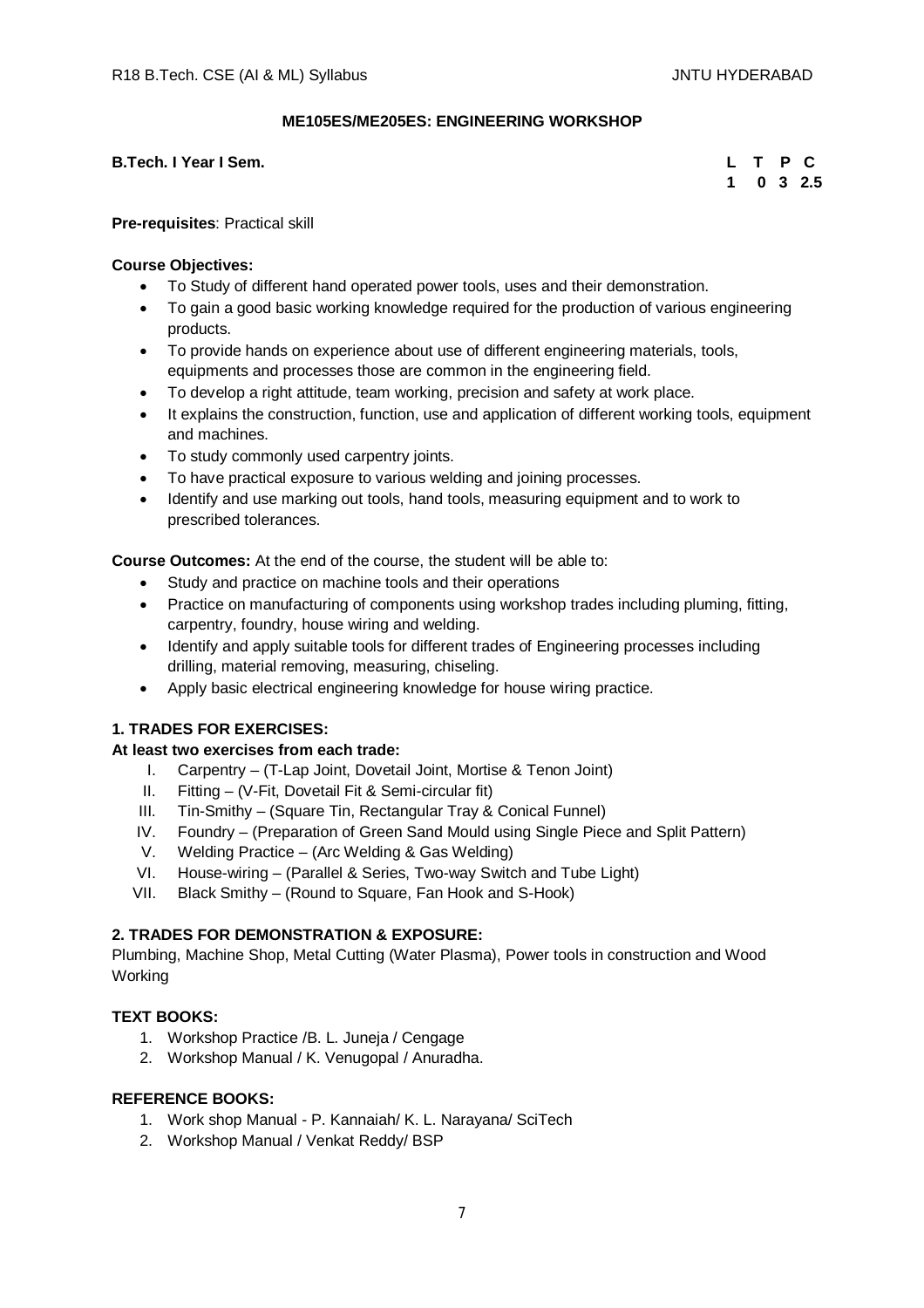## **EN105HS/EN205HS: ENGLISH**

### **B.Tech. I Year I Sem.**

|  | L T P C                     |  |
|--|-----------------------------|--|
|  | $2 \quad 0 \quad 0 \quad 2$ |  |

## **INTRODUCTION**

In view of the growing importance of English as a tool for global communication and the consequent emphasis on training students to acquire language skills, the syllabus of English has been designed to develop linguistic, communicative and critical thinking competencies of Engineering students.

In English classes, the focus should be on the skills development in the areas of vocabulary, grammar, reading and writing. For this, the teachers should use the prescribed text for detailed study. The students should be encouraged to read the texts leading to reading comprehension and different passages may be given for practice in the class. The time should be utilized for working out the exercises given after each excerpt, and also for supplementing the exercises with authentic materials of a similar kind, for example, newspaper articles, advertisements, promotional material etc. *The focus in this syllabus is on skill development, fostering ideas and practice of language skills in various contexts and cultures.*

### **Learning Objectives:** The course will help to

- Improve the language proficiency of students in English with an emphasis on Vocabulary, Grammar, Reading and Writing skills.
- Equip students to study academic subjects more effectively and critically using the theoretical and practical components of English syllabus.
- Develop study skills and communication skills in formal and informal situations.

### **Course Outcomes:** Students should be able to

- Use English Language effectively in spoken and written forms.
- Comprehend the given texts and respond appropriately.
- Communicate confidently in various contexts and different cultures.
- Acquire basic proficiency in English including reading and listening comprehension, writing and speaking skills.

#### **SYLLABUS**

**UNIT –I** 

**'The Raman Effect' from the prescribed textbook 'English for Engineers' published by Cambridge University Press.**

**Vocabulary Building**: The Concept of Word Formation --The Use of Prefixes and Suffixes.

**Grammar:** Identifying Common Errors in Writing with Reference to Articles and Prepositions.

**Reading:** Reading and Its Importance- Techniques for Effective Reading.

**Basic Writing Skills:** Sentence Structures -Use of Phrases and Clauses in Sentences- Importance of Proper Punctuation- Techniques for writing precisely – **Paragraph writing** – Types, Structures and Features of a Paragraph - Creating Coherence-Organizing Principles of Paragraphs in Documents.

## **UNIT –II**

## **'Ancient Architecture in India' from the prescribed textbook 'English for Engineers' published by Cambridge University Press.**

## **Vocabulary:** Synonyms and Antonyms.

**Grammar:** Identifying Common Errors in Writing with Reference to Noun-pronoun Agreement and Subject-verb Agreement.

**Reading:** Improving Comprehension Skills – Techniques for Good Comprehension

**Writing:** Format of a Formal Letter-**Writing Formal Letters** E.g.., Letter of Complaint, Letter of Requisition, Job Application with Resume.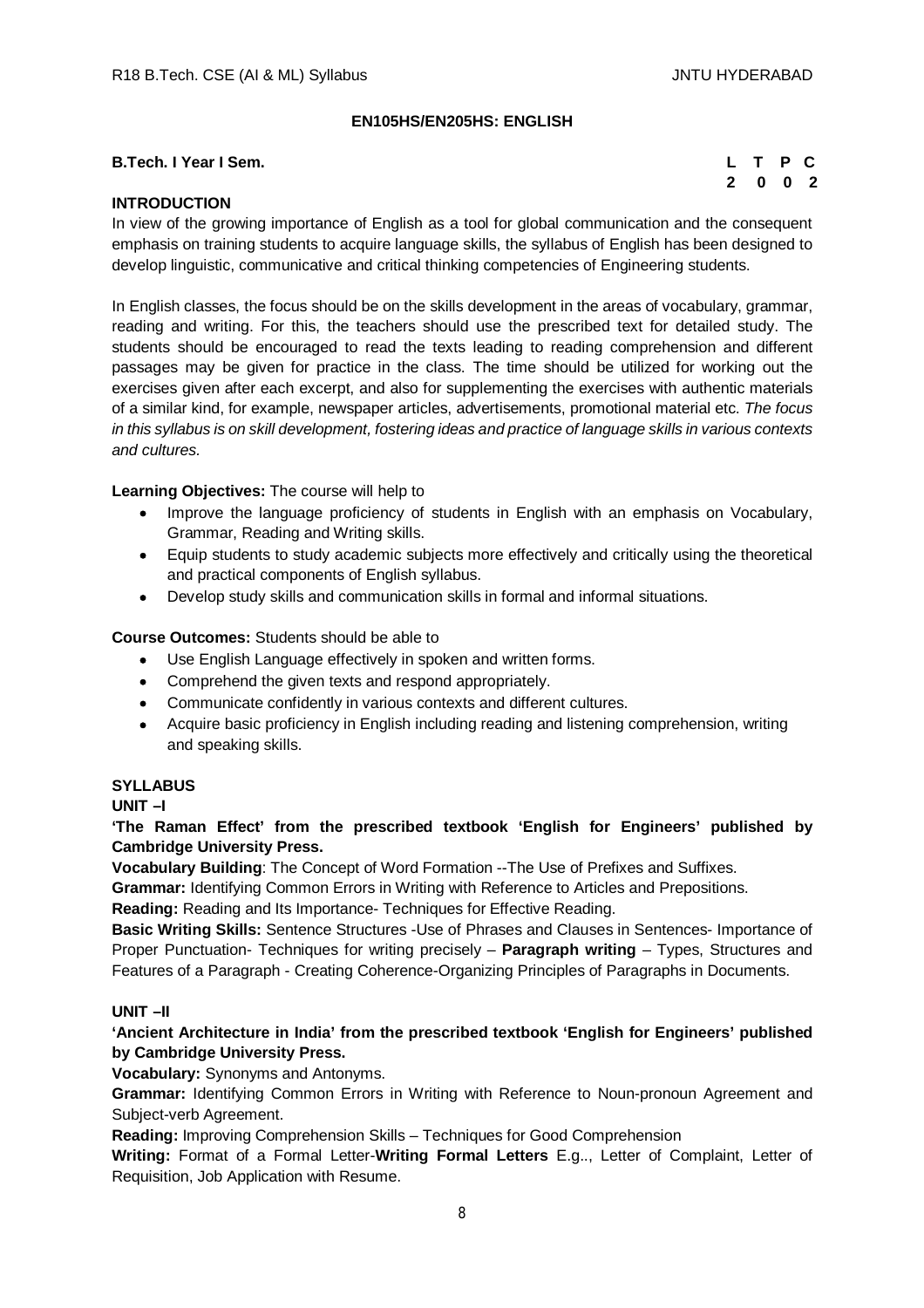#### **UNIT –III**

**'Blue Jeans' from the prescribed textbook 'English for Engineers' published by Cambridge University Press.**

**Vocabulary**: Acquaintance with Prefixes and Suffixes from Foreign Languages in English to form Derivatives-Words from Foreign Languages and their Use in English.

**Grammar:** Identifying Common Errors in Writing with Reference to Misplaced Modifiers and Tenses. **Reading:** Sub-skills of Reading- Skimming and Scanning

**Writing**: Nature and Style of Sensible Writing- **Defining- Describing** Objects, Places and Events – **Classifying**- Providing Examples or Evidence

### **UNIT –IV**

**'What Should You Be Eating' from the prescribed textbook 'English for Engineers' published by Cambridge University Press.**

**Vocabulary**: Standard Abbreviations in English

**Grammar:** Redundancies and Clichés in Oral and Written Communication.

**Reading**: Comprehension**-** Intensive Reading and Extensive Reading

**Writing: Writing Practices-**-Writing Introduction and Conclusion - Essay Writing-Précis Writing.

### **UNIT –V**

**'How a Chinese Billionaire Built Her Fortune' from the prescribed textbook 'English for Engineers' published by Cambridge University Press.**

**Vocabulary**: Technical Vocabulary and their usage

**Grammar:** Common Errors in English

**Reading:** Reading Comprehension-Exercises for Practice

**Writing: Technical Reports**- Introduction – Characteristics of a Report – Categories of Reports

Formats- Structure of Reports (Manuscript Format) -Types of Reports - Writing aReport.

#### **TEXTBOOK:**

1. **Sudarshana, N.P. and Savitha, C. (2018). English for Engineers. Cambridge University Press.**

- 1. Swan, M. (2016). Practical English Usage. Oxford University Press.
- 2. Kumar, S and Lata, P. (2018). Communication Skills. Oxford University Press.
- 3. Wood, F.T. (2007). Remedial English Grammar. Macmillan.
- 4. Zinsser, William. (2001). On Writing Well. Harper Resource Book.
- 5. Hamp-Lyons, L. (2006). Study Writing. Cambridge University Press.
- 6. Exercises in Spoken English. Parts I –III. CIEFL, Hyderabad. Oxford University Press.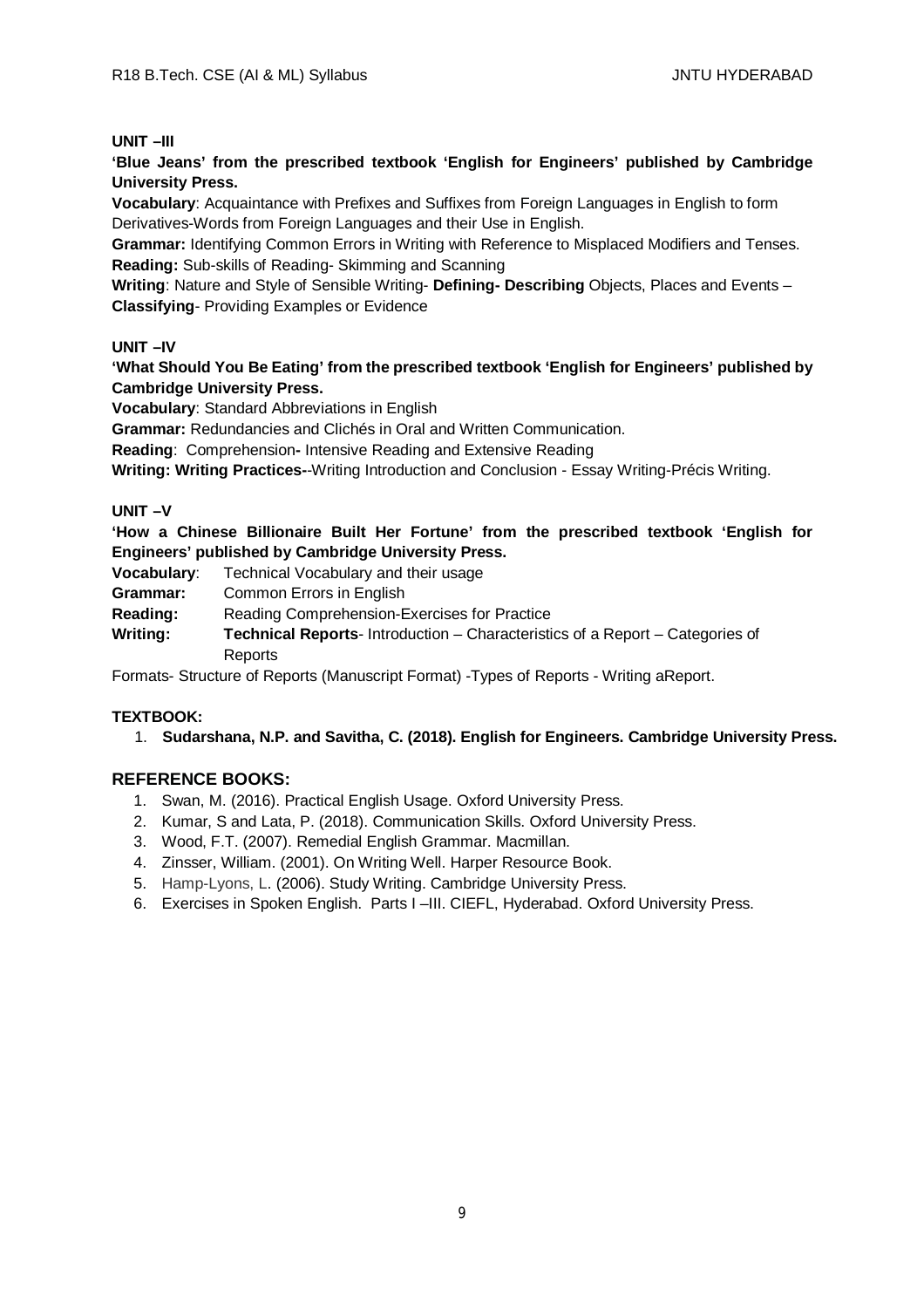## **CH106BS/CH206ES: ENGINEERING CHEMISTRY LAB**

**B.Tech. I Year I Sem.** 

|  |  | L T P C              |
|--|--|----------------------|
|  |  | $0 \t 0 \t 3 \t 1.5$ |

**Course Objectives:** The course consists of experiments related to the principles of chemistry required for engineering student. The student will learn:

- Estimation of hardness and chloride content in water to check its suitability for drinking purpose.
- To determine the rate constant of reactions from concentrations as an function of time.
- The measurement of physical properties like adsorption and viscosity.
- To synthesize the drug molecules and check the purity of organic molecules by thin layer chromatographic (TLC) technique.

**Course Outcomes:** The experiments will make the student gain skills on:

- Determination of parameters like hardness and chloride content in water.
- Estimation of rate constant of a reaction from concentration time relationships.
- Determination of physical properties like adsorption and viscosity.
- Calculation of  $R_f$  values of some organic molecules by TLC technique.

### **List of Experiments:**

- 1. Determination of total hardness of water by complexometric method using EDTA
- 2. Determination of chloride content of water by Argentometry
- 3. Estimation of an HCl by Conductometric titrations
- 4. Estimation of Acetic acid by Conductometric titrations
- 5. Estimation of HCl by Potentiometric titrations
- 6. Estimation of  $Fe^{2+}$  by Potentiometry using KMnO<sub>4</sub>
- 7. Determination of rate constant of acid catalysed hydrolysis of methyl acetate
- 8. Synthesis of Aspirin and Paracetamol
- 9. Thin layer chromatography calculation of  $R_f$  values. eg ortho and para nitro phenols
- 10. Determination of acid value of coconut oil
- 11. Verification of freundlich adsorption isotherm-adsorption of acetic acid on charcoal
- 12. Determination of viscosity of castor oil and ground nut oil by using Ostwald's viscometer.
- 13. Determination of partition coefficient of acetic acid between n-butanol and water.
- 14. Determination of surface tension of a give liquid using stalagmometer.

- 1. Senior practical physical chemistry, B.D. Khosla, A. Gulati and V. Garg (R. Chand & Co., Delhi)
- 2. An introduction to practical chemistry, K.K. Sharma and D. S. Sharma (Vikas publishing, N. Delhi)
- 3. Vogel's text book of practical organic chemistry 5<sup>th</sup> edition
- 4. Text book on Experiments and calculations in Engineering chemistry S.S. Dara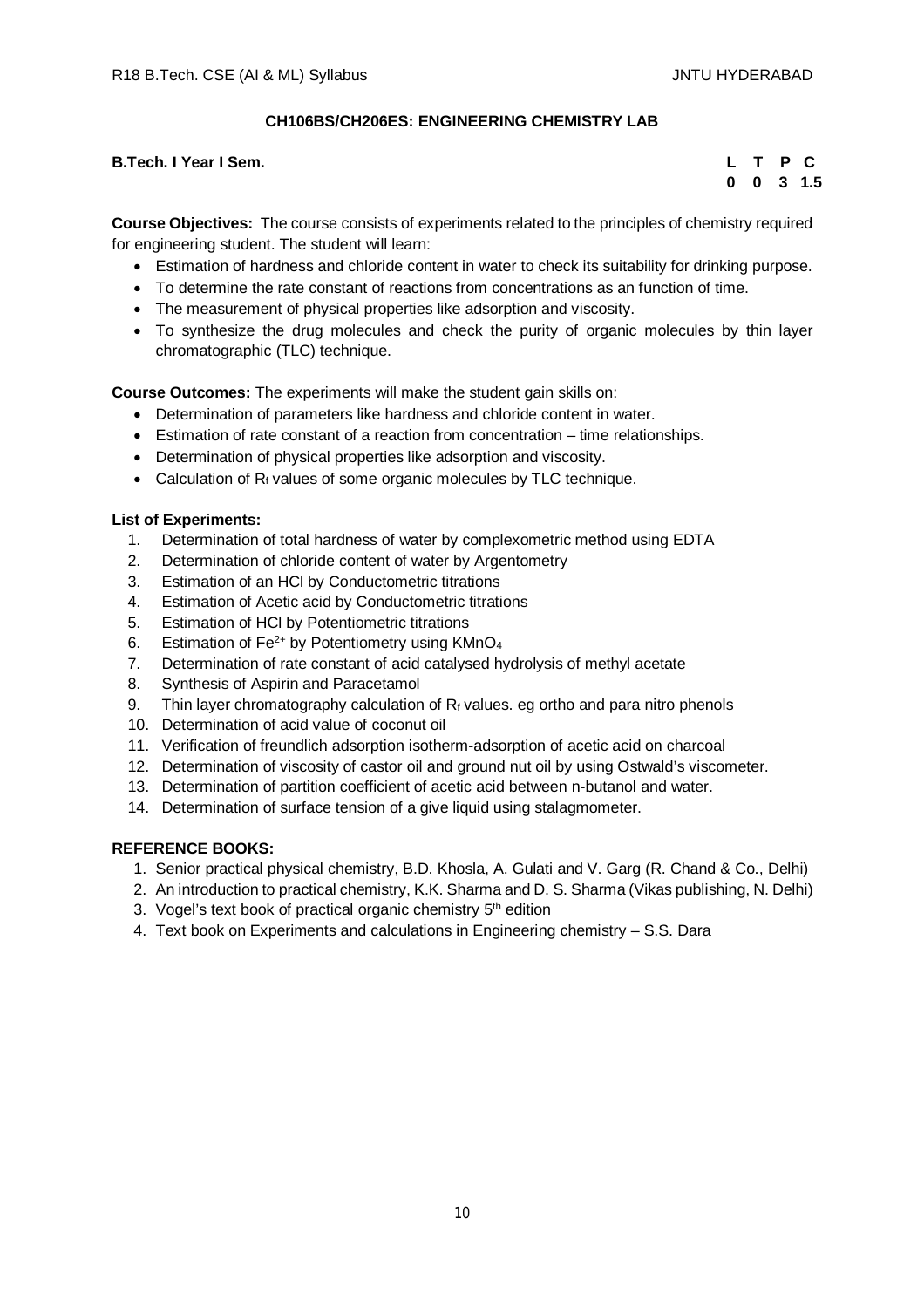## **EN107HS/EN207HS: ENGLISH LANGUAGE AND COMMUNICATION SKILLS LAB**

| <b>B.Tech. I Year I Sem.</b> | L T P C                     |  |
|------------------------------|-----------------------------|--|
|                              | $0 \quad 0 \quad 2 \quad 1$ |  |

The **Language Lab** focuses on the production and practice of sounds of language and familiarizes the students with the use of English in everyday situations both in formal and informal contexts.

## **Course Objectives:**

- $\approx$  To facilitate computer-assisted multi-media instruction enabling individualized and independent language learning
- $\infty$  To sensitize students to the nuances of English speech sounds, word accent, intonation and rhythm
- $\geq$  To bring about a consistent accent and intelligibility in students' pronunciation of English by providing an opportunity for practice in speaking
- $\geq$  To improve the fluency of students in spoken English and neutralize their mother tongue influence
- $\infty$  To train students to use language appropriately for public speaking and interviews

**Learning Outcomes:** Students will be able to attain

- **EXECT** Better understanding of nuances of English language through audio-visual experience and group activities
- $\triangle$  Neutralization of accent for intelligibility
- $\bullet$  Speaking skills with clarity and confidence which in turn enhances their employability skills

## **Syllabus**

## **English Language and Communication Skills Lab (ELCS) shall have two parts:**

- **a. Computer Assisted Language Learning (CALL) Lab**
- **b. Interactive Communication Skills (ICS) Lab**

## **Listening Skills**

**Objectives** 

- 1. To enable students develop their listening skills so that they may appreciate its role in the LSRW skills approach to language and improve their pronunciation
- *2.* To equip students with necessary training in listening so that they can comprehend the speech of people of different backgrounds and regions

*Students should be given practice in listening to the sounds of the language, to be able to recognize them and find the distinction between different sounds, to be able to mark stress and recognize and use the right intonation in sentences.*

- Listening for general content
- Listening to fill up information
- Intensive listening
- Listening for specific information

## **Speaking Skills**

**Objectives** 

- 1. To involve students in speaking activities in various contexts
- 2. To enable students express themselves fluently and appropriately in social and professional contexts
	- Oral practice: Just A Minute (JAM) Sessions
	- Describing objects/situations/people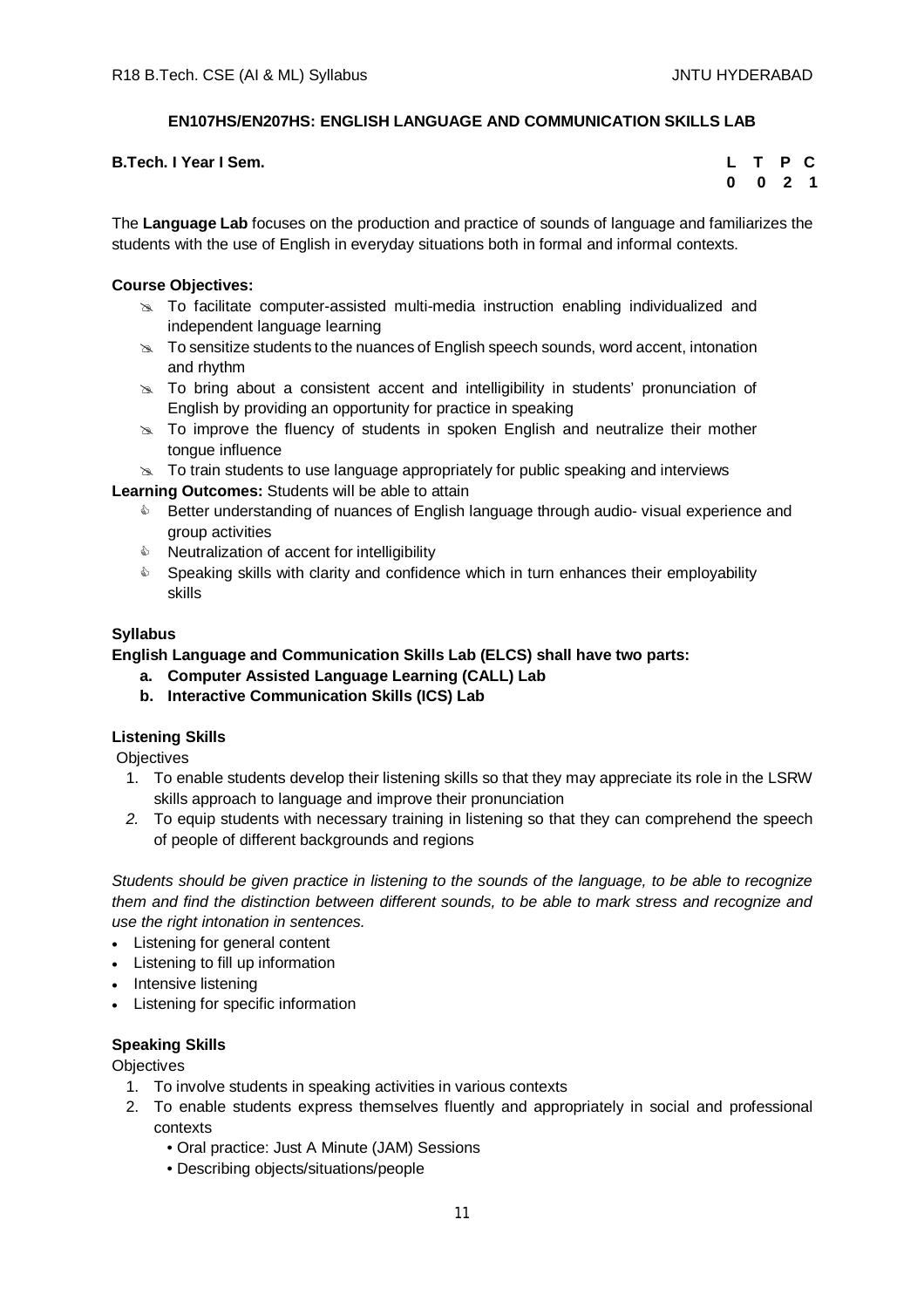- Role play Individual/Group activities
- **The following course content is prescribed for the English Language and Communication Skills Lab based on Unit-6 of AICTE Model Curriculum 2018 for B.Tech First English. As the syllabus is very limited, it is required to prepare teaching/learning materials by the teachers collectively in the form of handouts based on the needs of the students in their respective colleges for effective teaching/learning and timesaving in the Lab)**

## **Exercise – I**

### **CALL Lab**:

*Understand:* Listening Skill- Its importance – Purpose- Process- Types- Barriers of Listening. *Practice*: Introduction to Phonetics – Speech Sounds – Vowels and Consonants. **ICS Lab**:

*Understand:* Communication at Work Place*-* Spoken vs. Written language.

*Practice:* Ice-Breaking Activity and JAM Session- Situational Dialogues – Greetings – Taking Leave – Introducing Oneself and Others.

## **Exercise – II**

## **CALL Lab**:

*Understand:* Structure of Syllables – Word Stress and Rhythm– Weak Forms and Strong Forms in Context.

*Practice:* Basic Rules of Word Accent - Stress Shift - Weak Forms and Strong Forms in Context. **ICS Lab**:

*Understand:* Features of Good Conversation – Non-verbal Communication.

*Practice:* Situational Dialogues – Role-Play- Expressions in Various Situations –Making Requests and Seeking Permissions - Telephone Etiquette.

## **Exercise - III**

## **CALL Lab:**

*Understand:* Intonation-Errors in Pronunciation-the Influence of Mother Tongue (MTI).

*Practice:* Common Indian Variants in Pronunciation *–* Differences in British and American Pronunciation.

## **ICS Lab**:

*Understand:* How to make Formal Presentations. *Practice:* Formal Presentations.

#### **Exercise – IV CALL Lab**:

*Understand:* Listening for General Details. *Practice:* Listening Comprehension Tests. **ICS Lab**: *Understand:* Public Speaking – Exposure to Structured Talks. *Practice:* Making a Short Speech – Extempore.

**Exercise – V CALL Lab:** *Understand:* Listening for Specific Details. *Practice:* Listening Comprehension Tests. **ICS Lab**: *Understand:* Interview Skills*. Practice:* Mock Interviews.

 **\*\*\*\*\*\*\*\*\*\*\*\*\*\***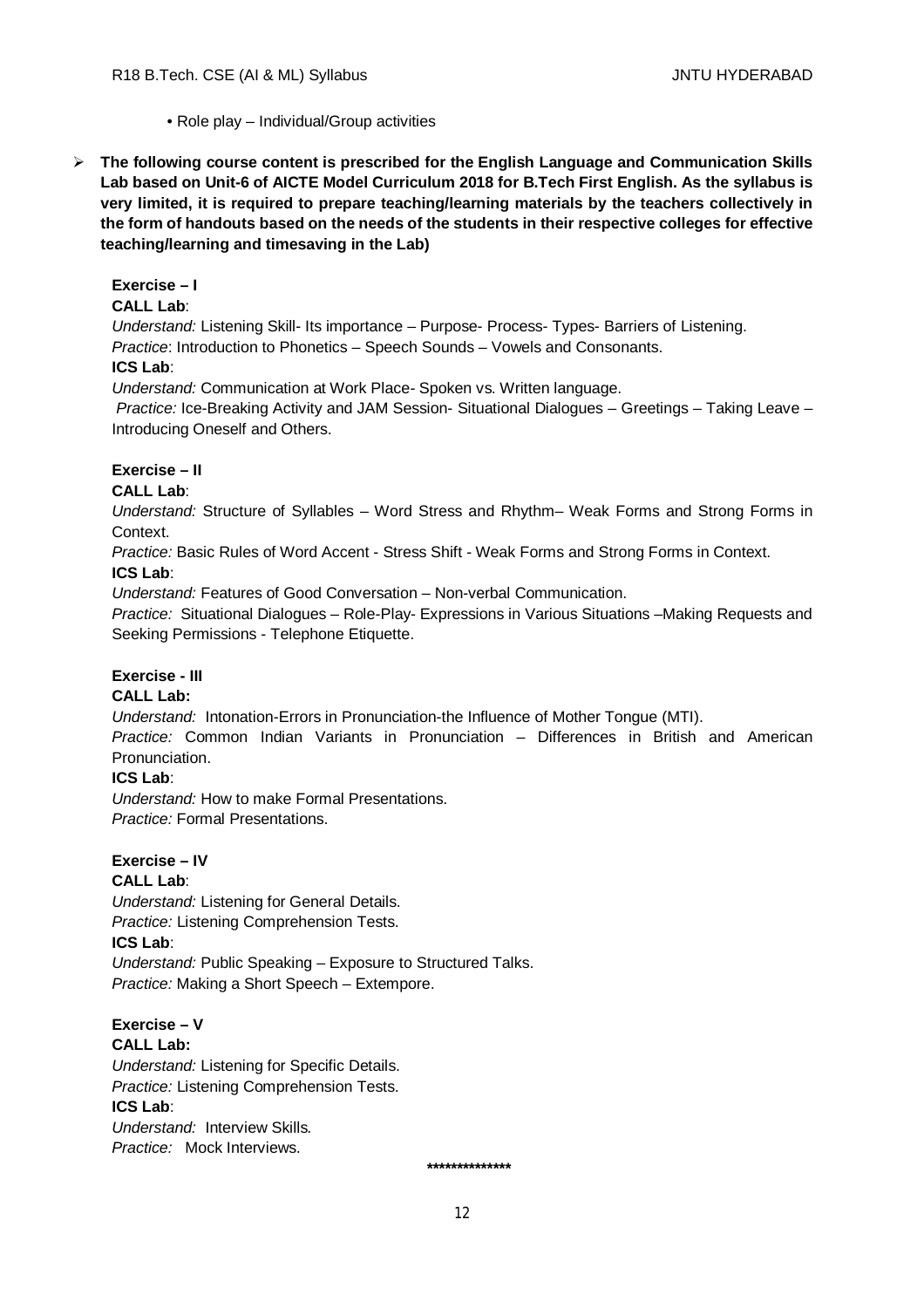## **Minimum Requirement of infrastructural facilities for ELCS Lab:**

## **1. Computer Assisted Language Learning (CALL) Lab:**

**The Computer Assisted Language Learning Lab** has to accommodate 40 students with 40 systems, with one Master Console, LAN facility and English language learning software for self- study by students.

## **System Requirement (Hardware component):**

*Computer network with LAN facility (minimum 40 systems with multimedia) with the following specifications:*

- i) Computers with Suitable Configuration
- ii) High Fidelity Headphones

## **2. Interactive Communication Skills (ICS) Lab:**

**The Interactive Communication Skills Lab:** A Spacious room with movable chairs and audio-visual aids with a Public-Address System, a LCD and a projector etc.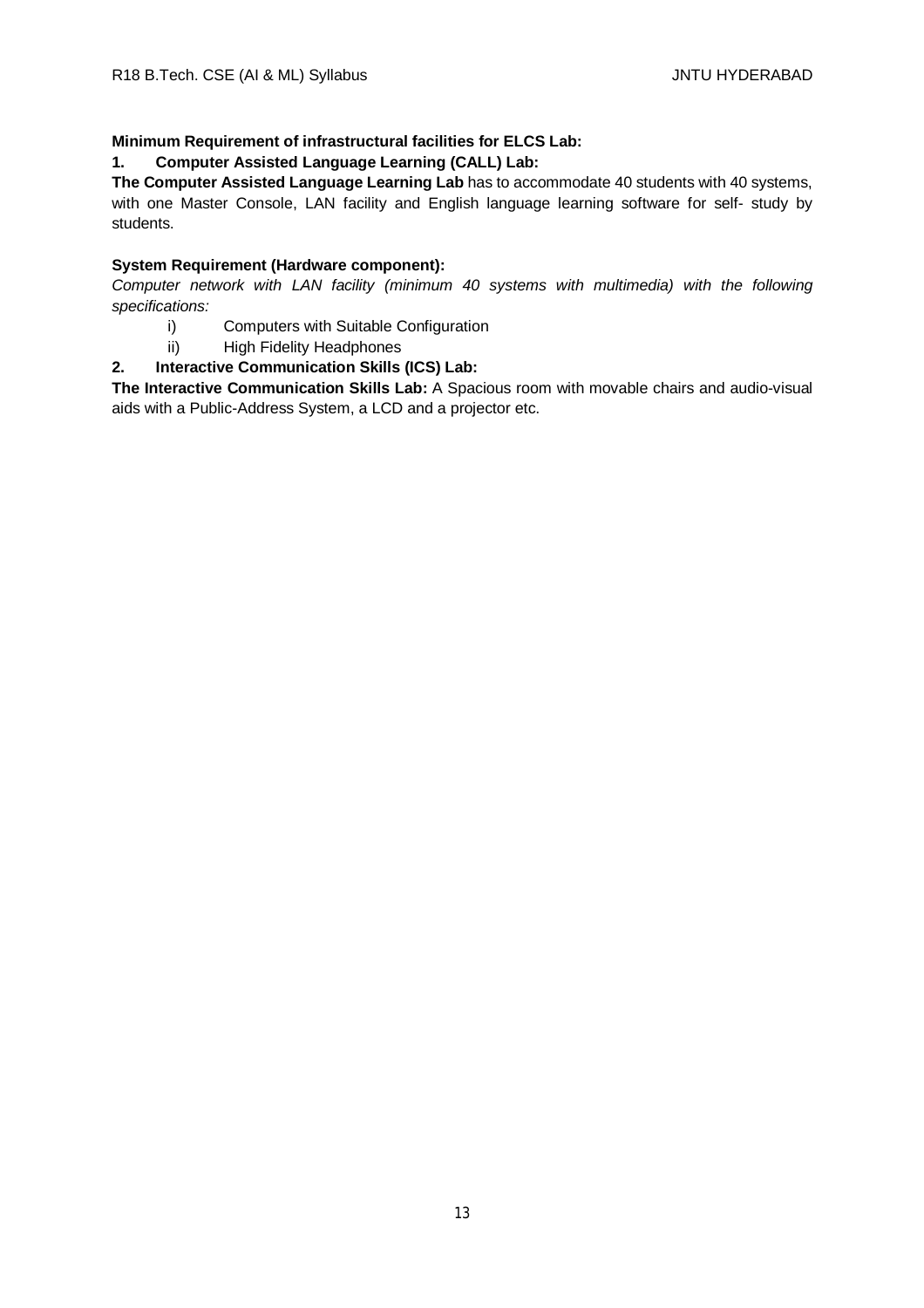## **EE108ES/EE208ES: BASIC ELECTRICAL ENGINEERING LAB**

### **B.Tech. I Year I Sem.**

|  | L T P C   |  |
|--|-----------|--|
|  | $0$ 0 2 1 |  |

### **Course Objectives:**

- To analyze a given network by applying various electrical laws and network theorems
- To know the response of electrical circuits for different excitations
- To calculate, measure and know the relation between basic electrical parameters.
- To analyze the performance characteristics of DC and AC electrical machines

#### **Course Outcomes:**

- Get an exposure to basic electrical laws.
- Understand the response of different types of electrical circuits to different excitations.
- Understand the measurement, calculation and relation between the basic electrical parameters
- Understand the basic characteristics of transformers and electrical machines.

### **List of experiments/demonstrations:**

- 1. Verification of Ohms Law
- 2. Verification of KVL and KCL
- 3. Transient Response of Series RL and RC circuits using DC excitation
- 4. Transient Response of RLC Series circuit using DC excitation
- 5. Resonance in series RLC circuit
- 6. Calculations and Verification of Impedance and Current of RL, RC and RLC series circuits
- 7. Measurement of Voltage, Current and Real Power in primary and Secondary Circuits of a Single-Phase Transformer
- 8. Load Test on Single Phase Transformer (Calculate Efficiency and Regulation)
- 9. Three Phase Transformer: Verification of Relationship between Voltages and Currents (Star-Delta, Delta-Delta, Delta-star, Star-Star)
- 10. Measurement of Active and Reactive Power in a balanced Three-phase circuit
- 11. Performance Characteristics of a Separately/Self Excited DC Shunt/Compound Motor
- 12. Torque-Speed Characteristics of a Separately/Self Excited DC Shunt/Compound Motor
- 13. Performance Characteristics of a Three-phase Induction Motor
- 14. Torque-Speed Characteristics of a Three-phase Induction Motor
- 15. No-Load Characteristics of a Three-phase Alternator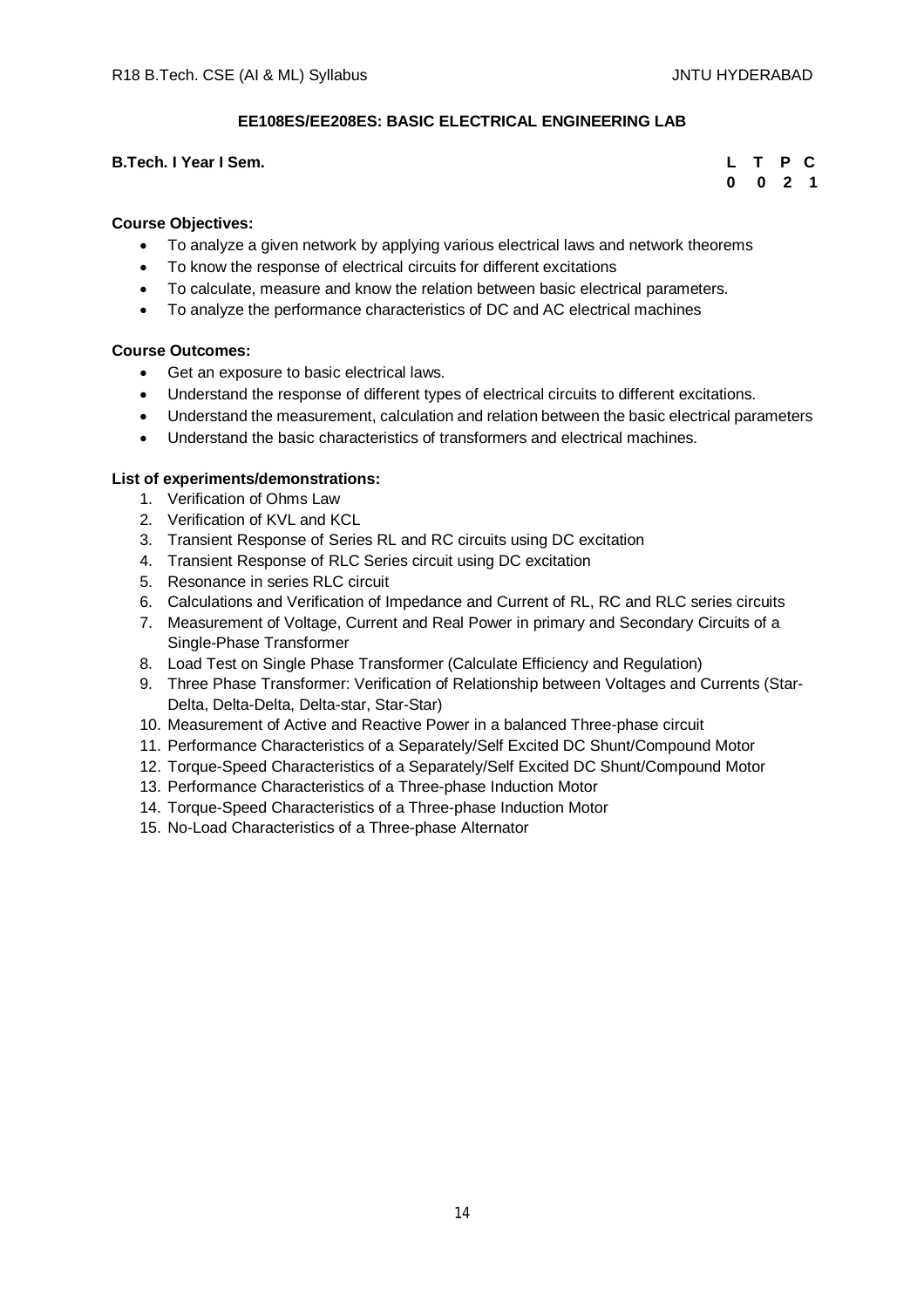## **MA201BS: MATHEMATICS - II**

### **B.Tech. I Year II Sem.**

|  | L T P C |  |
|--|---------|--|
|  | 3 1 0 4 |  |

#### **Course Objectives:** To learn

- Methods of solving the differential equations of first and higher order.
- Evaluation of multiple integrals and their applications
- The physical quantities involved in engineering field related to vector valued functions
- The basic properties of vector valued functions and their applications to line, surface and volume integrals

**Course Outcomes:** After learning the contents of this paper the student must be able to

- Identify whether the given differential equation of first order is exact or not
- Solve higher differential equation and apply the concept of differential equation to real world problems
- Evaluate the multiple integrals and apply the concept to find areas, volumes, centre of mass and Gravity for cubes, sphere and rectangular parallelopiped
- Evaluate the line, surface and volume integrals and converting them from one to another

## **UNIT-I: First Order ODE**

Exact, linear and Bernoulli's equations; Applications: Newton's law of cooling, Law of natural growth and decay; Equations not of first degree: equations solvable for p, equations solvable for y, equations solvable for x and Clairaut's type.

### **UNIT-II: Ordinary Differential Equations of Higher Order**

Second order linear differential equations with constant coefficients: Non-Homogeneous terms of the type  $e^{ax}$ , sin ax, cos ax, polynomials in x,  $e^{ax}V(x)$  and  $x V(x)$ ; method of variation of parameters; Equations reducible to linear ODE with constant coefficients: Legendre's equation, Cauchy-Euler equation.

#### **UNIT-III: Multivariable Calculus (Integration)**

Evaluation of Double Integrals (Cartesian and polar coordinates); change of order of integration (only Cartesian form); Evaluation of Triple Integrals: Change of variables (Cartesian to polar) for double and (Cartesian to Spherical and Cylindrical polar coordinates) for triple integrals.

Applications: Areas (by double integrals) and volumes (by double integrals and triple integrals), Centre of mass and Gravity (constant and variable densities) by double and triple integrals (applications involving cubes, sphere and rectangular parallelopiped).

#### **UNIT-IV: Vector Differentiation**

Vector point functions and scalar point functions. Gradient, Divergence and Curl. Directional derivatives, Tangent plane and normal line. Vector Identities. Scalar potential functions. Solenoidal and Irrotational vectors.

#### **UNIT-V: Vector Integration**

Line, Surface and Volume Integrals. Theorems of Green, Gauss and Stokes (without proofs) and their applications.

#### **TEXT BOOKS:**

- 1. B.S. Grewal, Higher Engineering Mathematics, Khanna Publishers, 36<sup>th</sup> Edition, 2010
- 2. Erwin kreyszig, Advanced Engineering Mathematics, 9<sup>th</sup> Edition, John Wiley & Sons, 2006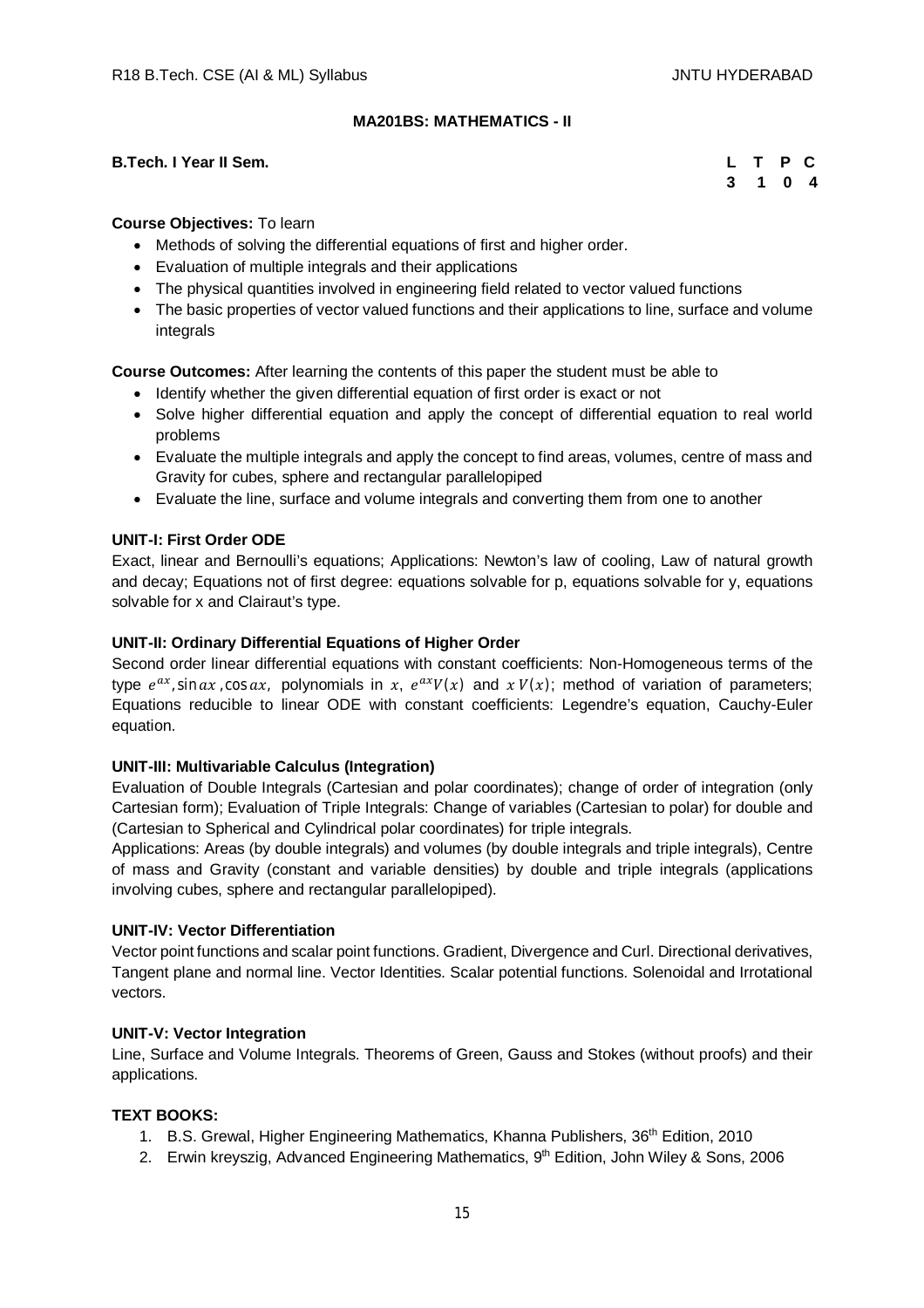3. G.B. Thomas and R.L. Finney, Calculus and Analytic geometry, 9<sup>th</sup> Edition, Pearson, Reprint, 2002.

## **REFERENCES:**

- 1. Paras Ram, Engineering Mathematics, 2nd Edition, CBS Publishes
- 2. S. L. Ross, Differential Equations, 3<sup>rd</sup> Ed., Wiley India, 1984.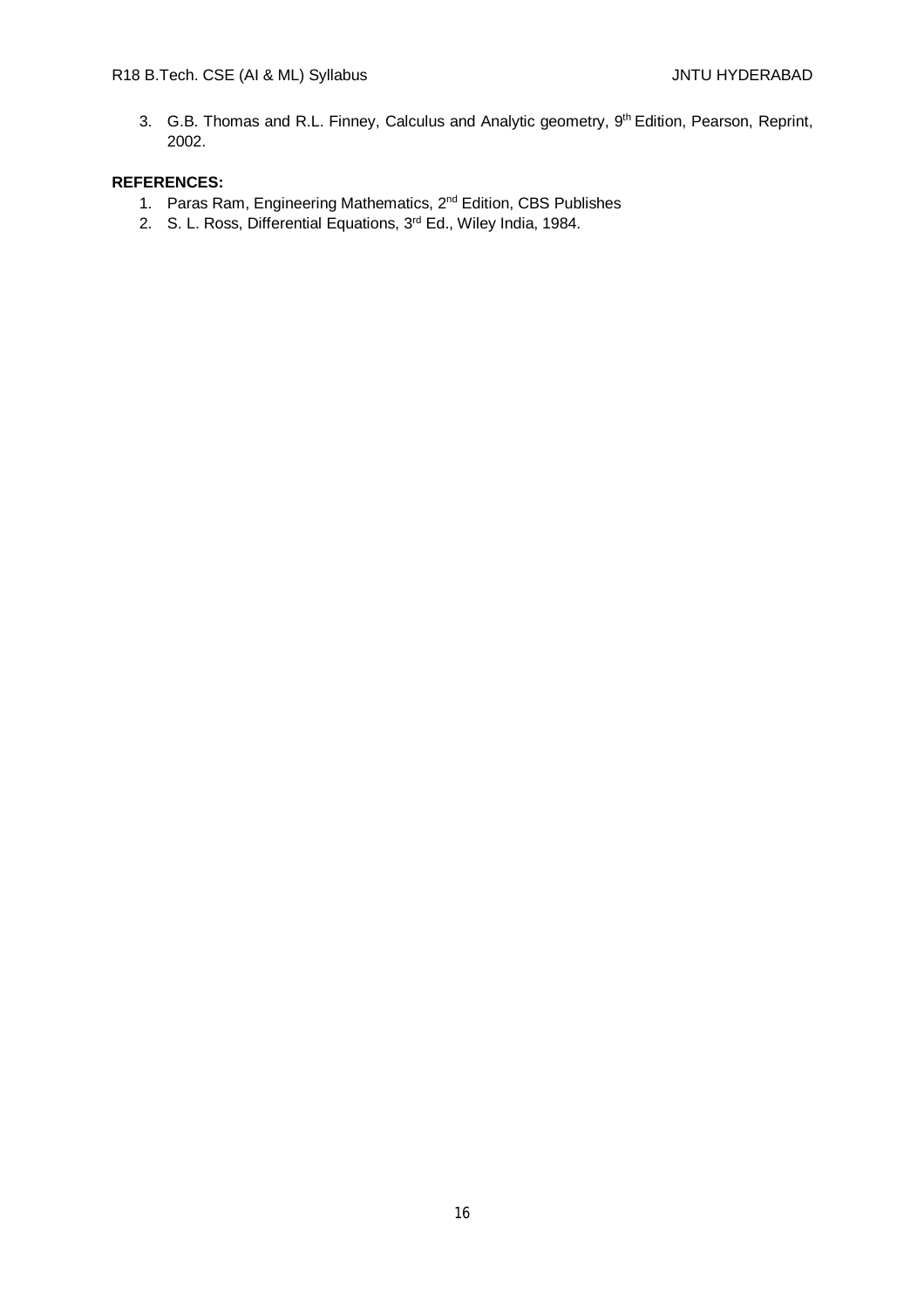## **AP102BS/AP202BS: APPLIED PHYSICS**

| <b>B.Tech. I Year II Sem.</b> | L T P C |  |
|-------------------------------|---------|--|
| $\sim$<br>_ _ _ _             | 3 1 0 4 |  |

### **Course Objectives:**

- Students will demonstrate skills in scientific inquiry, problem solving and laboratory techniques.
- Students will be able to demonstrate competency and understanding of the concepts found in Quantum Mechanics, Fiber optics and lasers, Semiconductor physics and Electromagnetic theory and a broad base of knowledge in physics.
- The graduates will be able to solve non-traditional problems that potentially draw on knowledge in multiple areas of physics.
- To study applications in engineering like memory devices, transformer core and electromagnetic machinery.

### **Course Outcomes:** Upon graduation:

- The student would be able to learn the fundamental concepts on Quantum behaviour of matter in its micro state.
- The knowledge of fundamentals of Semiconductor physics, Optoelectronics, Lasers and fibre optics enable the students to apply to various systems like communications, solar cell, photo cells and so on.
- Design, characterization and study of properties of material help the students to prepare new materials for various engineering applications.
- The course also helps the students to be exposed to the phenomena of electromagnetism and also to have exposure on magnetic materials and dielectric materials.

### **UNIT-I: Quantum Mechanics**

Introduction to quantum physics, Black body radiation, Planck's law, Photoelectric effect, Compton effect, de-Broglie's hypothesis, Wave-particle duality, Davisson and Germer experiment, Heisenberg's Uncertainty principle, Born's interpretation of the wave function, Schrodinger's time independent wave equation, Particle in one dimensional box.

#### **UNIT-II: Semiconductor Physics**

Intrinsic and Extrinsic semiconductors, Dependence of Fermi level on carrier-concentration and temperature, Carrier generation and recombination, Carrier transport: diffusion and drift, Hall effect, pn junction diode, Zener diode and their V-I Characteristics, Bipolar Junction Transistor (BJT): Construction, Principle of operation.

#### **UNIT-III: Optoelectronics**

Radiative and non-radiative recombination mechanisms in semiconductors, LED and semiconductor lasers: Device structure, Materials, Characteristics and figures of merit, Semiconductor photodetectors: Solar cell, PIN and Avalanche and their structure, Materials, working principle and Characteristics.

#### **UNIT-IV: Lasers and Fibre Optics**

Lasers: Introduction to interaction of radiation with matter, Coherence, Principle and working of Laser, Population inversion, Pumping, Types of Lasers: Ruby laser, Carbon dioxide (CO<sub>2</sub>) laser, He-Ne laser, Applications of laser. Fibre Optics: Introduction, Optical fibre as a dielectric wave guide, Total internal reflection, Acceptance angle, Acceptance cone and Numerical aperture, Step and Graded index fibres, Losses associated with optical fibres, Applications of optical fibres.

## **UNIT-V: Electromagnetism and Magnetic Properties of Materials**

Laws of electrostatics, Electric current and the continuity equation, Ampere's and Faraday's laws, Maxwell's equations, Polarisation, Permittivity and Dielectric constant, Internal fields in a solid, Clausius-Mossotti equation, Ferroelectrics and Piezoelectrics. Magnetisation, permeability and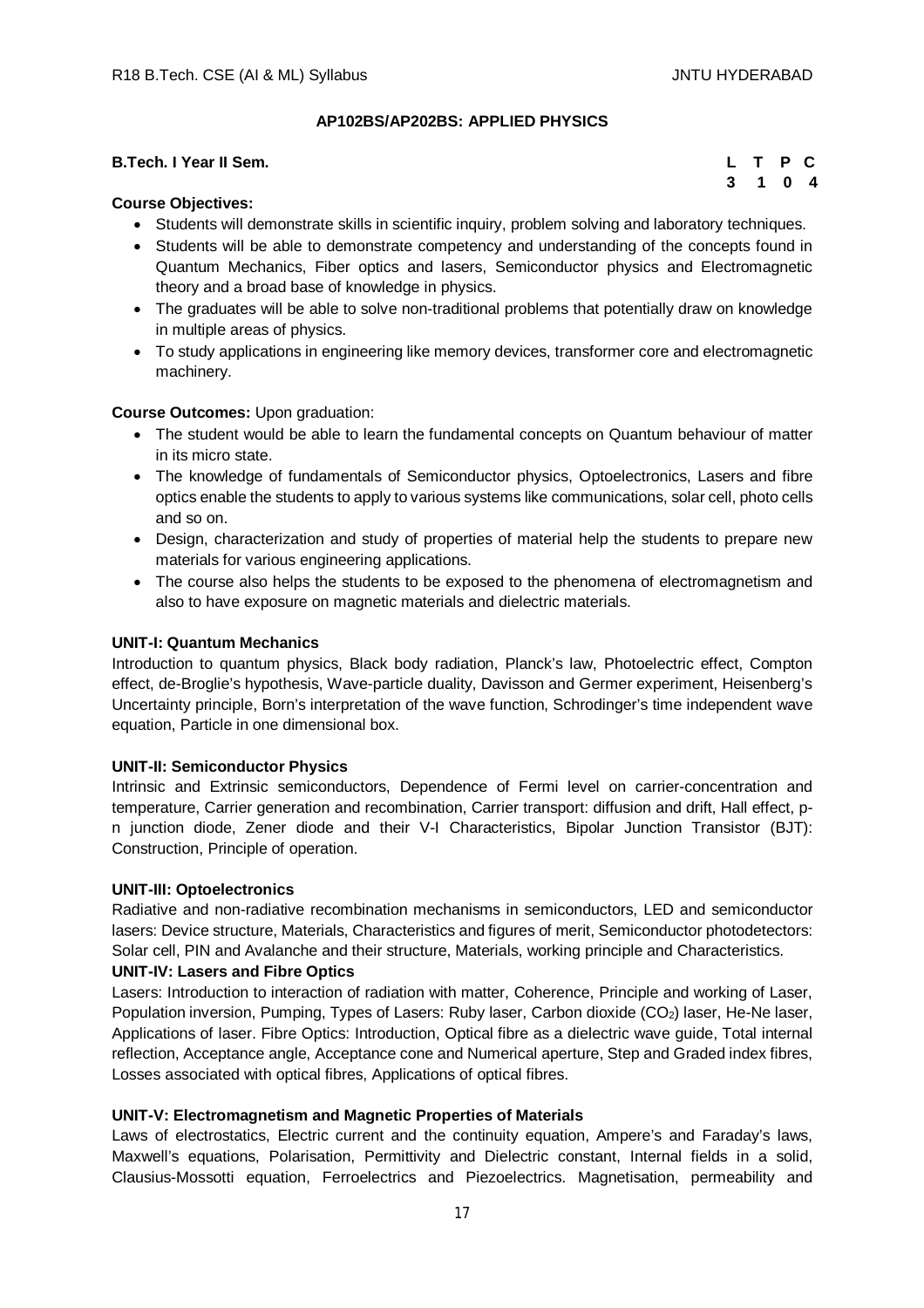susceptibility, Classification of magnetic materials, Ferromagnetism and ferromagnetic domains, Hysteresis, Applications of magnetic materials.

## **TEXT BOOKS:**

- 1. Engineering Physics, B.K. Pandey, S. Chaturvedi Cengage Learing.
- 2. Halliday and Resnick, Physics Wiley.
- 3. A textbook of Engineering Physics, Dr. M. N. Avadhanulu, Dr. P.G. Kshirsagar S. Chand

- 1. Richard Robinett, Quantum Mechanics
- 2. J. Singh, Semiconductor Optoelectronics: Physics and Technology, Mc Graw-Hill inc. (1995).
- 3. Online Course: "Optoelectronic Materials and Devices" by Monica Katiyar and Deepak Guptha on NPTEL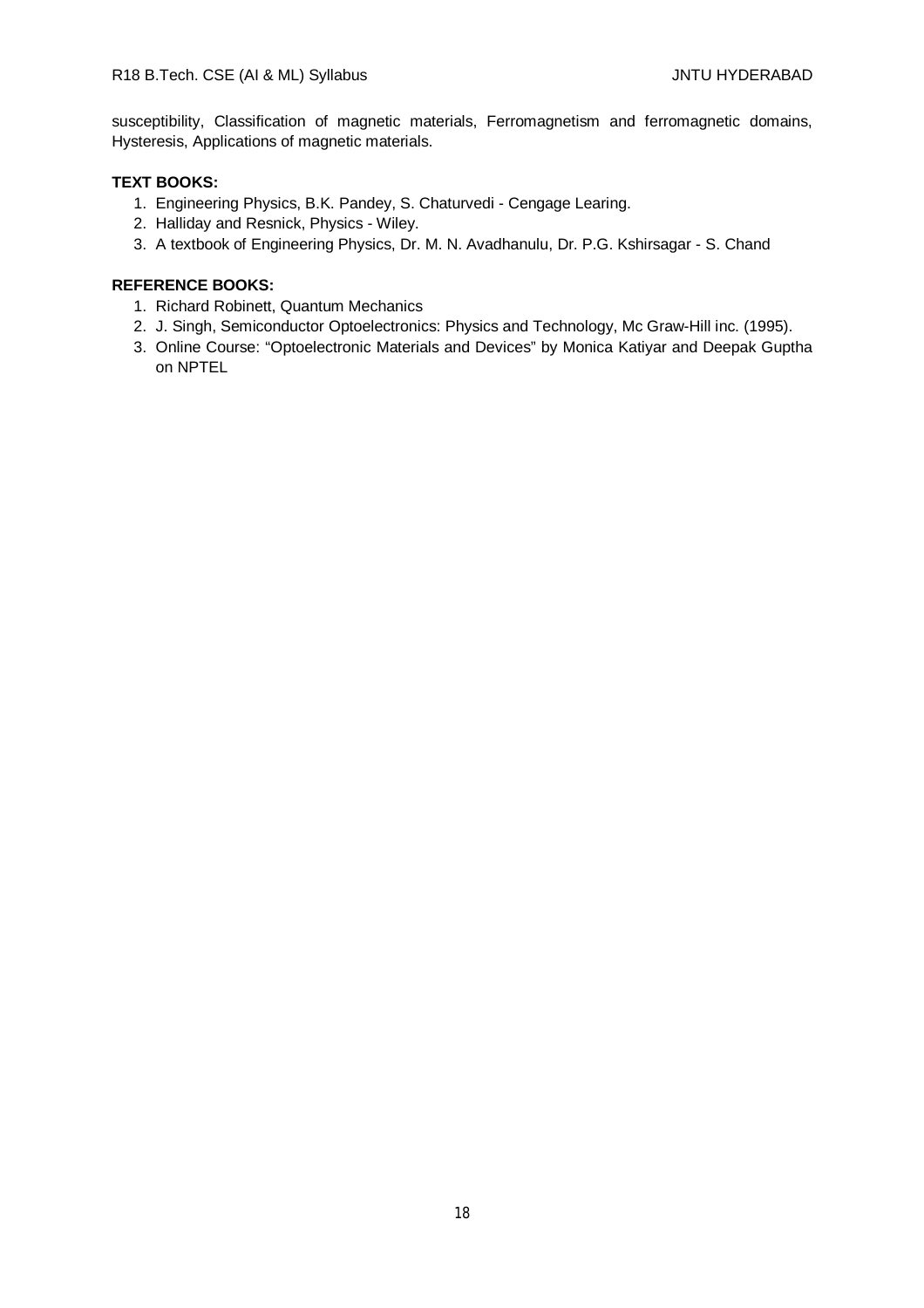## **CS103ES/CS203ES: PROGRAMMING FOR PROBLEM SOLVING**

## **B.Tech. I Year II Sem.**

#### **Course Objectives:**

- To learn the fundamentals of computers.
- To understand the various steps in program development.
- To learn the syntax and semantics of C programming language.
- To learn the usage of structured programming approach in solving problems.

## **Course Outcomes:** The student will learn

- To write algorithms and to draw flowcharts for solving problems.
- To convert the algorithms/flowcharts to C programs.
- To code and test a given logic in C programming language.
- To decompose a problem into functions and to develop modular reusable code.
- To use arrays, pointers, strings and structures to write C programs.
- Searching and sorting problems.

### **UNIT - 1: Introduction to Programming**

Introduction to components of a computer system: disks, primary and secondary memory, processor, operating system, compilers, creating, compiling and executing a program etc., Number systems Introduction to Algorithms: steps to solve logical and numerical problems. Representation of Algorithm, Flowchart/Pseudo code with examples, Program design and structured programming Introduction to C Programming Language: variables (with data types and space requirements), Syntax and Logical Errors in compilation, object and executable code , Operators, expressions and precedence, Expression evaluation, Storage classes (auto, extern, static and register), type conversion, The main method and command line arguments

Bitwise operations: Bitwise AND, OR, XOR and NOT operators

Conditional Branching and Loops: Writing and evaluation of conditionals and consequent branching with if, if-else, switch-case, ternary operator, goto, Iteration with for, while, do-while loops I/O: Simple input and output with scanf and printf, formatted I/O, Introduction to stdin, stdout and stderr.

Command line arguments

### **UNIT - II: Arrays, Strings, Structures and Pointers:**

Arrays: one and two dimensional arrays, creating, accessing and manipulating elements of arrays Strings: Introduction to strings, handling strings as array of characters, basic string functions available in C (strlen, strcat, strcpy, strstr etc.), arrays of strings

Structures: Defining structures, initializing structures, unions, Array of structures

Pointers: Idea of pointers, Defining pointers, Pointers to Arrays and Structures, Use of Pointers in selfreferential structures, usage of self referential structures in linked list (no implementation) Enumeration data type

#### **UNIT - III: Pre-processor and File handling in C:**

Preprocessor: Commonly used Preprocessor commands like include, define, undef, if, ifdef, ifndef Files: Text and Binary files, Creating and Reading and writing text and binary files, Appending data to existing files, Writing and reading structures using binary files, Random access using fseek, ftell and rewind functions.

### **UNIT - IV: Function and Dynamic Memory Allocation:**

Functions: Designing structured programs, Declaring a function, Signature of a function, Parameters and return type of a function, passing parameters to functions, call by value, Passing arrays to

|  | L T P C |  |
|--|---------|--|
|  | 3 1 0 4 |  |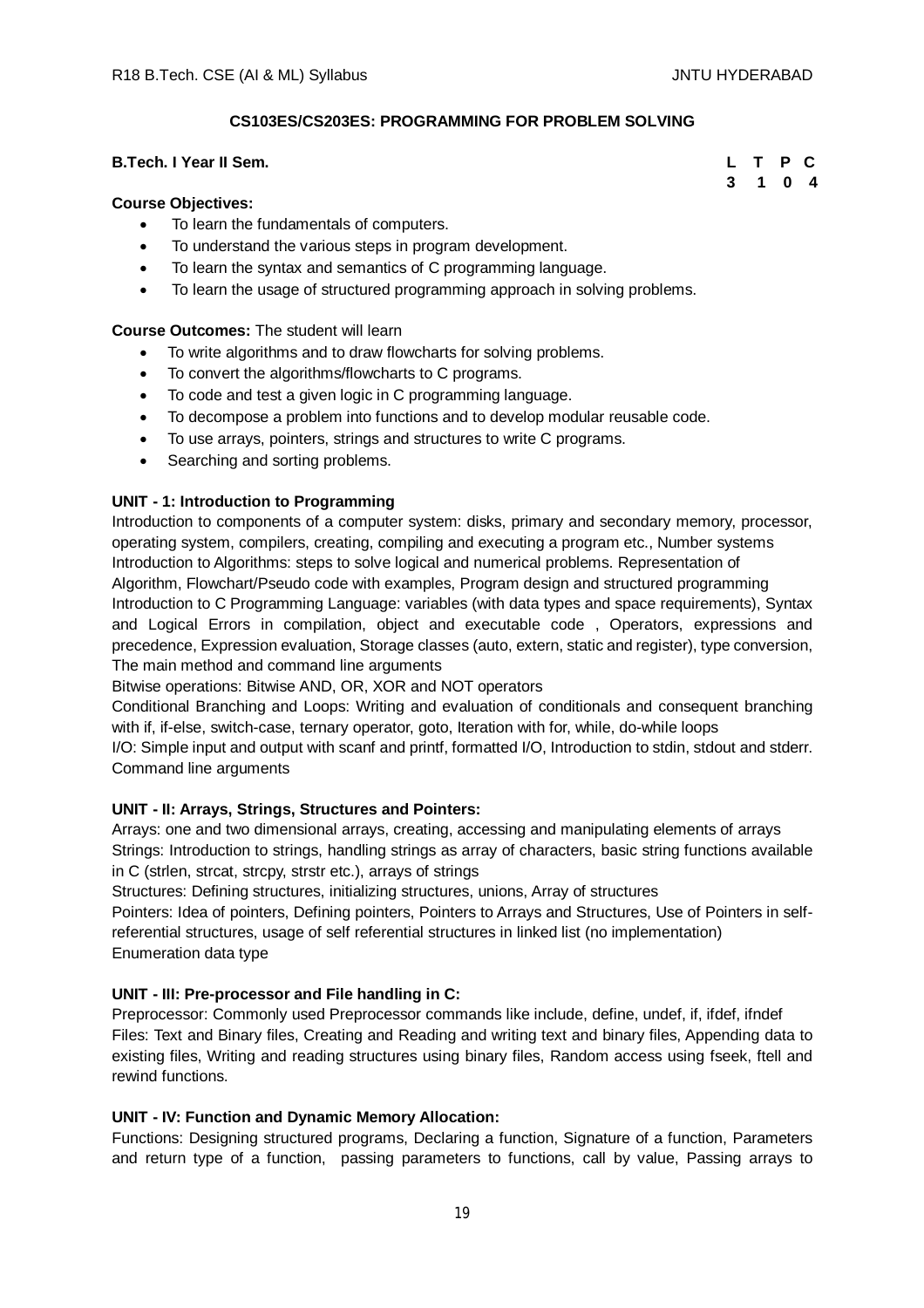functions, passing pointers to functions, idea of call by reference, Some C standard functions and libraries

Recursion: Simple programs, such as Finding Factorial, Fibonacci series etc., Limitations of Recursive functions

Dynamic memory allocation: Allocating and freeing memory, Allocating memory for arrays of different data types

## **UNIT - V: Introduction to Algorithms:**

Algorithms for finding roots of a quadratic equations, finding minimum and maximum numbers of a given set, finding if a number is prime number, etc.

Basic searching in an array of elements (linear and binary search techniques),

Basic algorithms to sort array of elements (Bubble, Insertion and Selection sort algorithms),

Basic concept of order of complexity through the example programs

## **TEXT BOOKS:**

- 1. Byron Gottfried, Schaum's Outline of Programming with C, McGraw-Hill
- 2. B.A. Forouzan and R.F. Gilberg C Programming and Data Structures, Cengage Learning, (3rd Edition)

- 1. Brian W. Kernighan and Dennis M. Ritchie, The C Programming Language, Prentice
- 2. Hall of India
- 3. R.G. Dromey, How to solve it by Computer, Pearson (16<sup>th</sup> Impression)
- 4. Programming in C, Stephen G. Kochan, Fourth Edition, Pearson Education.
- 5. Herbert Schildt, C: The Complete Reference, Mc Graw Hill, 4<sup>th</sup> Edition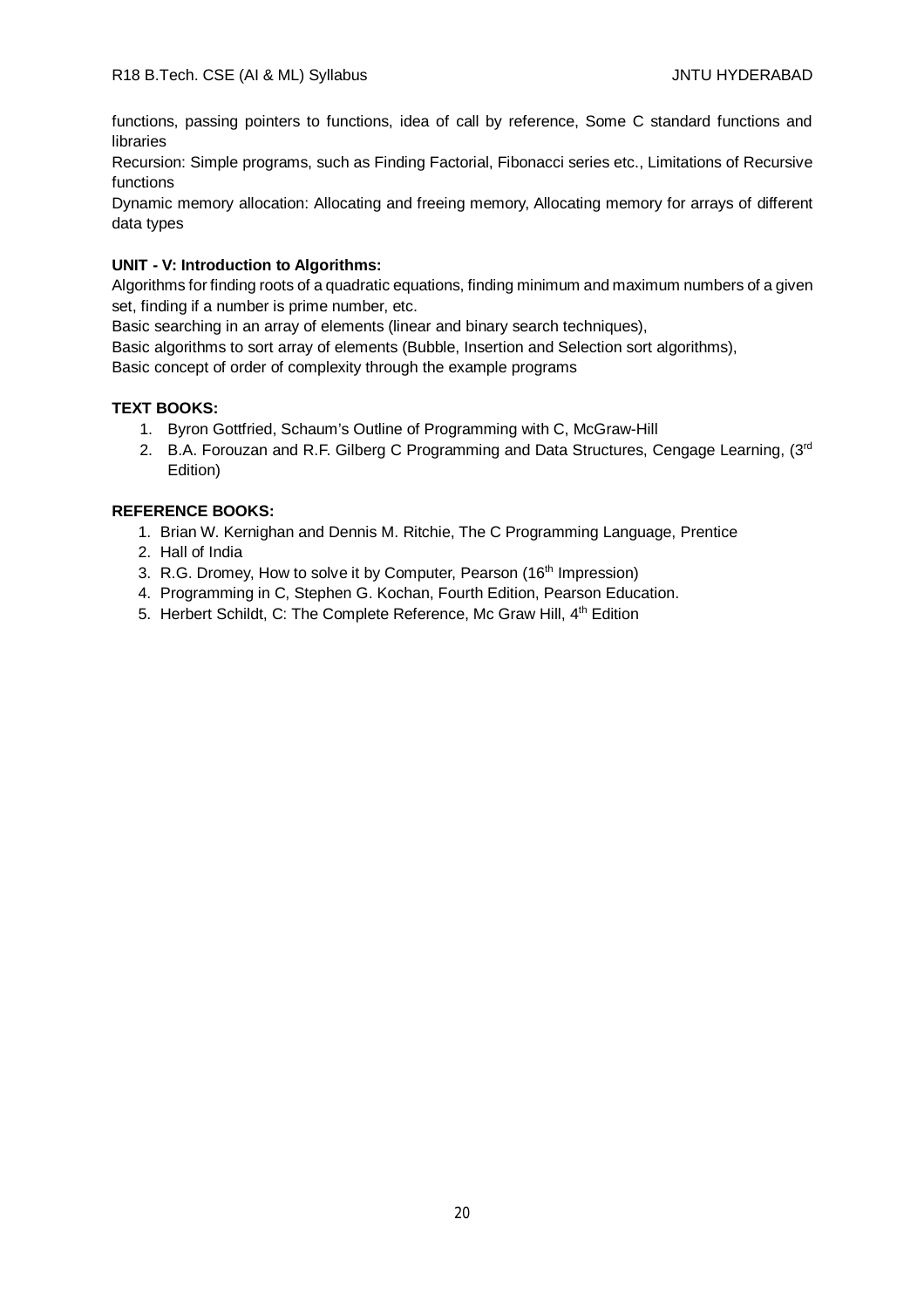## **ME104ES/ME204ES: ENGINEERING GRAPHICS**

### **B.Tech. I Year II Sem.**

|  | L T P C                     |  |
|--|-----------------------------|--|
|  | $1 \quad 0 \quad 4 \quad 3$ |  |

## **Pre-requisites: Nil**

**Course objectives:**

- To provide basic concepts in engineering drawing.
- To impart knowledge about standard principles of orthographic projection of objects.
- To draw sectional views and pictorial views of solids.

**Course Outcomes:** At the end of the course, the student will be able to:

- Preparing working drawings to communicate the ideas and information.
- Read, understand and interpret engineering drawings.

## **UNIT – I**

**Introduction to Engineering Drawing:** Principles of Engineering Graphics and their Significance, Conic Sections including the Rectangular Hyperbola – General method only. Cycloid, Epicycloid and Hypocycloid, Scales – Plain & Diagonal.

### **UNIT- II**

**Orthographic Projections:** Principles of Orthographic Projections – Conventions – Projections of Points and Lines, Projections of Plane regular geometric figures.—Auxiliary Planes.

### **UNIT – III**

Projections of Regular Solids – Auxiliary Views - Sections or Sectional views of Right Regular Solids – Prism, Cylinder, Pyramid, Cone – Auxiliary views – Sections of Sphere

#### **UNIT – IV**

Development of Surfaces of Right Regular Solids – Prism, Cylinder, Pyramid and Cone, Intersection of Solids: Intersection of – Prism vs Prism- Cylinder Vs Cylinder

### **UNIT – V**

**Isometric Projections:** Principles of Isometric Projection – Isometric Scale – Isometric Views – Conventions – Isometric Views of Lines, Plane Figures, Simple and Compound Solids – Isometric Projection of objects having non- isometric lines. Isometric Projection of Spherical Parts. Conversion of Isometric Views to Orthographic Views and Vice-versa –Conventions

#### **Introduction to CAD: (For Internal Evaluation Weightage only):**

Introduction to CAD Software Package Commands - Free Hand Sketches of 2D - Creation of 2D Sketches by CAD Package

#### **TEXT BOOKS:**

- 1. Engineering Drawing N.D. Bhatt / Charotar
- 2. Engineering Drawing / N. S. Parthasarathy and Vela Murali/ Oxford

- 1. Engineering Drawing / Basant Agrawal and McAgrawal/ McGraw Hill
- 2. Engineering Drawing/ M. B. Shah, B.C. Rane / Pearson.
- 3. Computer Aided Engineering Drawing K Balaveera Reddy et al CBS Publishers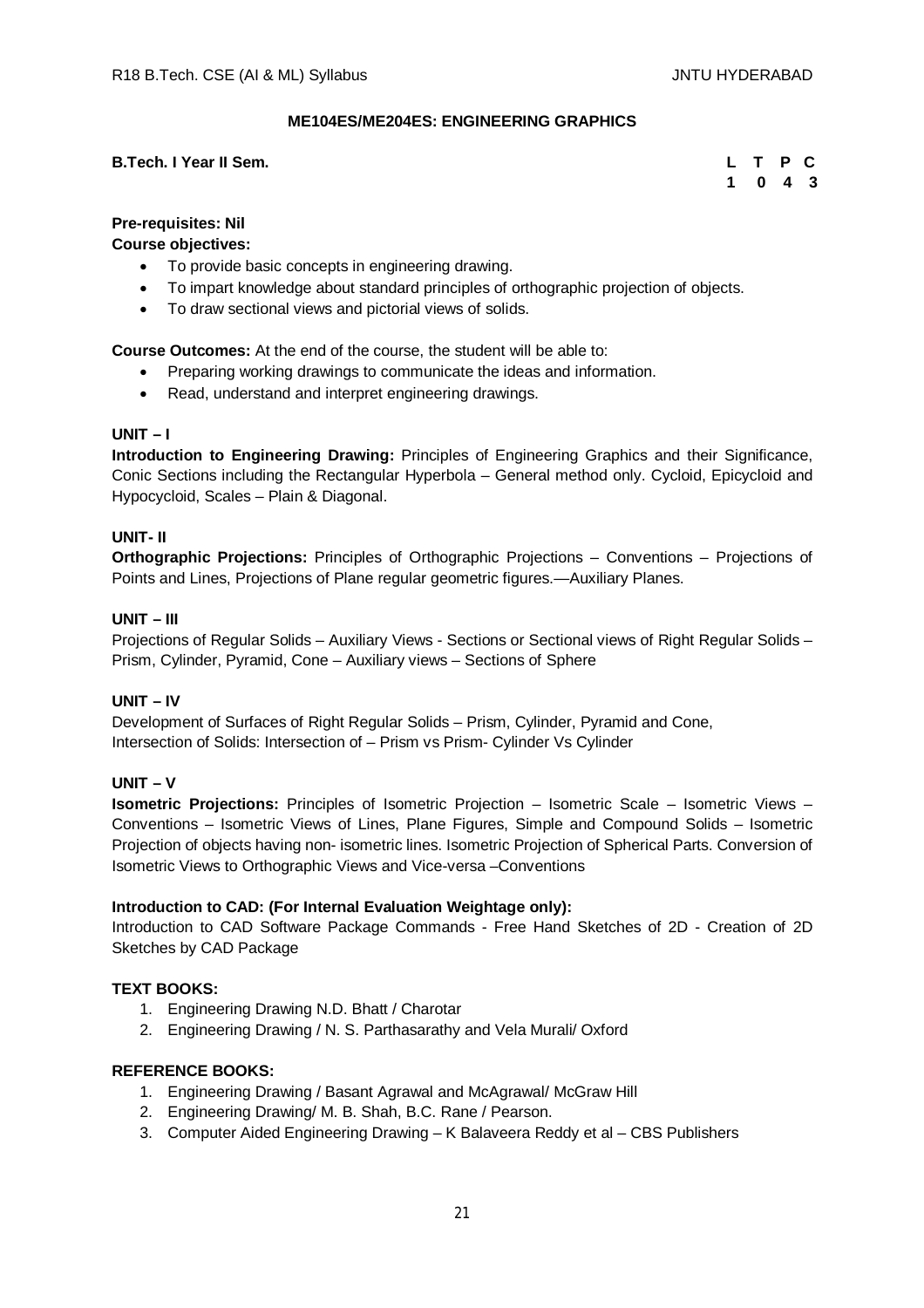## **AP105BS/AP205BS: APPLIED PHYSICS LAB**

### **B.Tech. I Year II Sem.**

|  |  | L T P C     |
|--|--|-------------|
|  |  | $0$ 0 3 1.5 |

## **List of Experiments:**

- 1. Energy gap of P-N junction diode: To determine the energy gap of a semiconductor diode.
- 2. Solar Cell: To study the V-I Characteristics of solar cell.
- 3. Light emitting diode: Plot V-I and P-I characteristics of light emitting diode.
- 4. Stewart Gee's experiment: Determination of magnetic field along the axis of a current carrying coil.
- 5. Hall effect: To determine Hall co-efficient of a given semiconductor.
- 6. Photoelectric effect: To determine work function of a given material.
- 7. LASER: To study the characteristics of LASER sources.
- 8. Optical fibre: To determine the bending losses of Optical fibres.
- 9. LCR Circuit: To determine the Quality factor of LCR Circuit.
- 10. R-C Circuit: To determine the time constant of R-C circuit.

## **Note: Any 8 experiments are to be performed**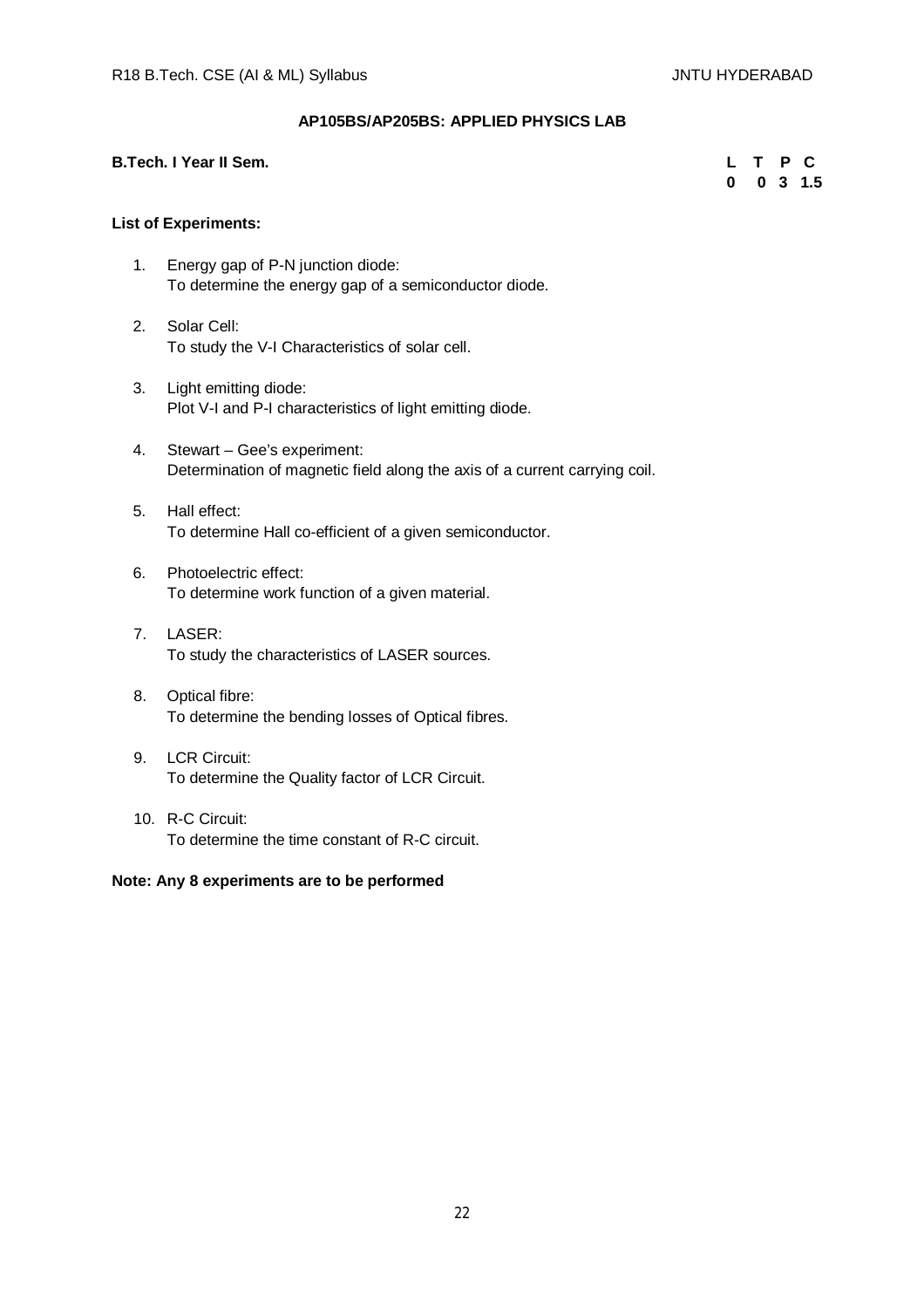## **CS106ES/CS206ES: PROGRAMMING FOR PROBLEM SOLVING LAB**

## **B.Tech. I Year II Sem. L T P C**

 **0 0 3 1.5**

*[Note:The programs may be executed using any available Open Source/ Freely available IDE Some of the Tools available are: CodeLite: <https://codelite.org/> Code::Blocks: <http://www.codeblocks.org/> DevCpp : <http://www.bloodshed.net/devcpp.html> Eclipse: <http://www.eclipse.org> This list is not exhaustive and is NOT in any order of preference]*

## **Course Objectives:** The students will learn the following:

- To work with an IDE to create, edit, compile, run and debug programs
- To analyze the various steps in program development.
- To develop programs to solve basic problems by understanding basic concepts in C like operators, control statements etc.
- To develop modular, reusable and readable C Programs using the concepts like functions, arrays etc.
- To Write programs using the Dynamic Memory Allocation concept.
- To create, read from and write to text and binary files

## **Course Outcomes:** The candidate is expected to be able to:

- formulate the algorithms for simple problems
- translate given algorithms to a working and correct program
- correct syntax errors as reported by the compilers
- identify and correct logical errors encountered during execution
- represent and manipulate data with arrays, strings and structures
- use pointers of different types
- create, read and write to and from simple text and binary files
- modularize the code with functions so that they can be reused

## **Practice sessions:**

- a. Write a simple program that prints the results of all the operators available in C (including pre/ post increment , bitwise and/or/not , etc.). Read required operand values from standard input.
- b. Write a simple program that converts one given data type to another using auto conversion and casting. Take the values form standard input.

## **Simple numeric problems:**

- a. Write a program for fiend the max and min from the three numbers.
- b. Write the program for the simple, compound interest.
- c. Write program that declares Class awarded for a given percentage of marks, where mark  $<40\%$  = Failed, 40% to  $<60\%$  = Second class, 60% to  $<70\%$  = First class,  $>=70\%$  = Distinction. Read percentage from standard input.
- d. Write a program that prints a multiplication table for a given number and the number of rows in the table. For example, for a number 5 and rows  $= 3$ , the output should be:
- e.  $5 \times 1 = 5$
- f.  $5 \times 2 = 10$
- a.  $5 \times 3 = 15$
- h. Write a program that shows the binary equivalent of a given positive number between 0 to 255.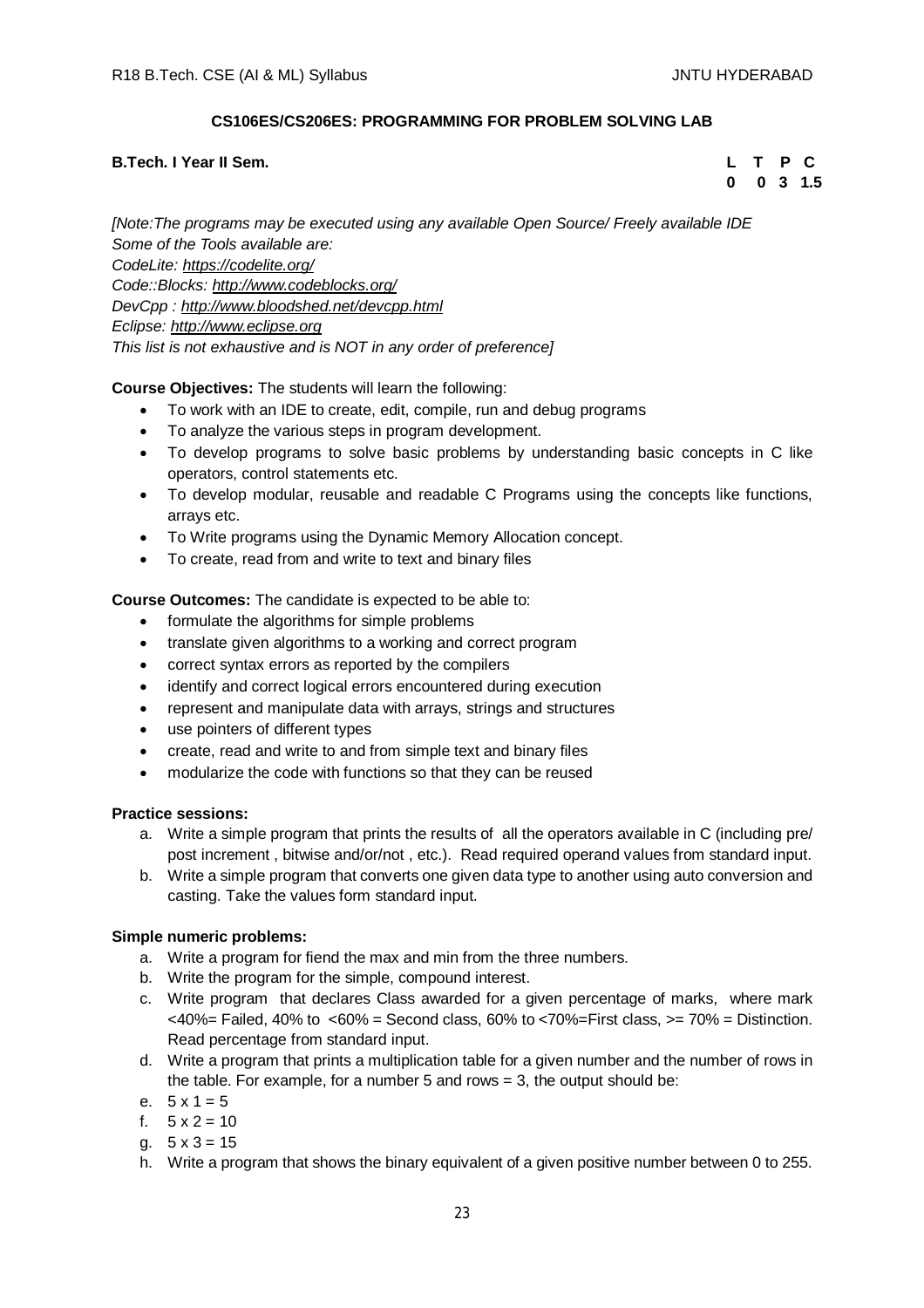## **Expression Evaluation:**

- a. A building has 10 floors with a floor height of 3 meters each. A ball is dropped from the top of the building. Find the time taken by the ball to reach each floor. (Use the formula  $s = ut+(1/2)at^2$ where u and a are the initial velocity in m/sec  $(= 0)$  and acceleration in m/sec $\gamma$ 2  $(= 9.8 \text{ m/s} \gamma$ 2)).
- b. Write a C program, which takes two integer operands and one operator from the user, performs the operation and then prints the result. (Consider the operators  $+,$ , $^*$ , $',$ , % and use Switch Statement)
- c. Write a program that finds if a given number is a prime number
- d. Write a C program to find the sum of individual digits of a positive integer and test given number is palindrome.
- e. A Fibonacci sequence is defined as follows: the first and second terms in the sequence are 0 and 1. Subsequent terms are found by adding the preceding two terms in the sequence. Write a C program to generate the first n terms of the sequence.
- f. Write a C program to generate all the prime numbers between 1 and n, where n is a value supplied by the user.
- g. Write a C program to find the roots of a Quadratic equation.
- h. Write a C program to calculate the following, where x is a fractional value.
- i.  $1-x/2 +x^2/4-x^3/6$
- j. Write a C program to read in two numbers, x and n, and then compute the sum of this geometric progression: 1+x+x^2+x^3+………….+x^n. For example: if n is 3 and x is 5, then the program computes 1+5+25+125.

## **Arrays and Pointers and Functions:**

- a. Write a C program to find the minimum, maximum and average in an array of integers.
- b. Write a functions to compute mean, variance, Standard Deviation, sorting of n elements in single dimension array.
- c. Write a C program that uses functions to perform the following:
- d. Addition of Two Matrices
- e. ii. Multiplication of Two Matrices
- f. iii. Transpose of a matrix with memory dynamically allocated for the new matrix as row and column counts may not be same.
- g. Write C programs that use both recursive and non-recursive functions
- h. To find the factorial of a given integer.
- i. ii. To find the GCD (greatest common divisor) of two given integers.
- j. iii. To find x<sup>^</sup>n
- k. Write a program for reading elements using pointer into array and display the values using array.
- l. Write a program for display values reverse order from array using pointer.
- m. Write a program through pointer variable to sum of n elements from array.

## **Files:**

- a. Write a C program to display the contents of a file to standard output device.
- b. Write a C program which copies one file to another, replacing all lowercase characters with their uppercase equivalents.
- c. Write a C program to count the number of times a character occurs in a text file. The file name and the character are supplied as command line arguments.
- d. Write a C program that does the following: It should first create a binary file and store 10 integers, where the file name and 10 values are given in the command line. (hint: convert the strings using atoi function)

Now the program asks for an index and a value from the user and the value at that index should be changed to the new value in the file. (hint: use fseek function)

The program should then read all 10 values and print them back.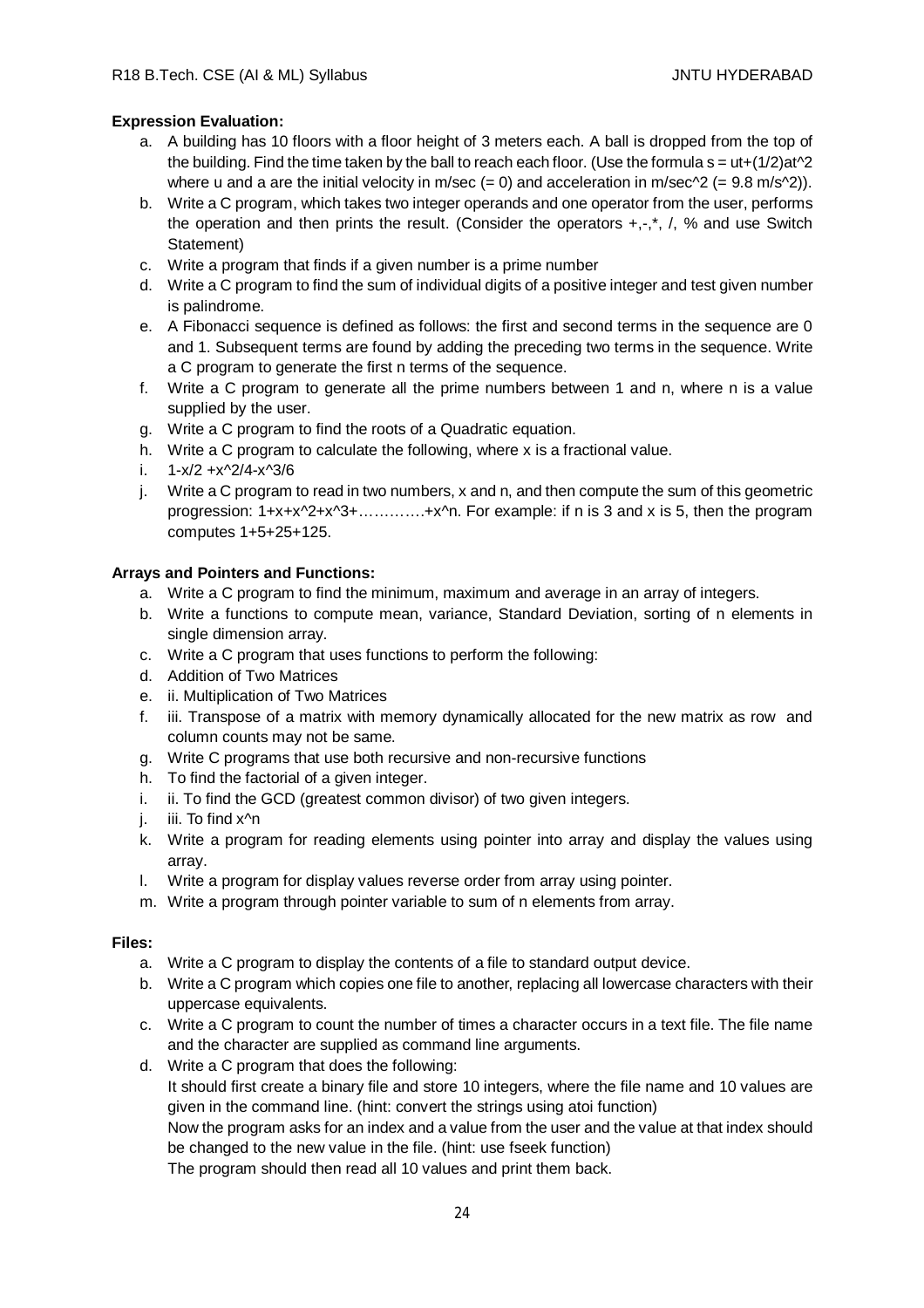e. Write a C program to merge two files into a third file (i.e., the contents of the firs t file followed by those of the second are put in the third file).

### **Strings:**

- a. Write a C program to convert a Roman numeral ranging from I to L to its decimal equivalent.
- b. Write a C program that converts a number ranging from 1 to 50 to Roman equivalent
- c. Write a C program that uses functions to perform the following operations:
- d. To insert a sub-string in to a given main string from a given position.
- e. ii. To delete n Characters from a given position in a given string.
- f. Write a C program to determine if the given string is a palindrome or not (Spelled same in both directions with or without a meaning like madam, civic, noon, abcba, etc.)
- g. Write a C program that displays the position of a character ch in the string S or  $-1$  if S doesn't contain ch.
- h. Write a C program to count the lines, words and characters in a given text.

### **Miscellaneous:**

a. Write a menu driven C program that allows a user to enter n numbers and then choose between finding the smallest, largest, sum, or average. The menu and all the choices are to be functions. Use a switch statement to determine what action to take. Display an error message if an invalid choice is entered.

\*

b. Write a C program to construct a pyramid of numbers as follows:

| 1   | $\star$ |     |      | $\star$         |
|-----|---------|-----|------|-----------------|
| 12  | $* *$   | 23  | 22   | $\star$ $\star$ |
| 123 | * * *   | 456 | 333  | * * *           |
|     |         |     | 4444 | $* *$           |

## **Sorting and Searching:**

- a. Write a C program that uses non recursive function to search for a Key value in a given
- b. list of integers using linear search method.
- c. Write a C program that uses non recursive function to search for a Key value in a given
- d. sorted list of integers using binary search method.
- e. Write a C program that implements the Bubble sort method to sort a given list of
- f. integers in ascending order.
- g. Write a C program that sorts the given array of integers using selection sort in descending order
- h. Write a C program that sorts the given array of integers using insertion sort in ascending order
- i. Write a C program that sorts a given array of names

## **Suggested Reference Books for solving the problems:**

- i. Byron Gottfried, Schaum's Outline of Programming with C, McGraw-Hill
- ii. B.A. Forouzan and R.F. Gilberg C Programming and Data Structures, Cengage Learning,  $(3<sup>rd</sup>$ Edition)
- iii. Brian W. Kernighan and Dennis M. Ritchie, The C Programming Language, Prentice
- iv. Hall of India
- v. R.G. Dromey, How to solve it by Computer, Pearson (16<sup>th</sup> Impression)
- vi. Programming in C, Stephen G. Kochan, Fourth Edition, Pearson Education.
- vii. Herbert Schildt, C: The Complete Reference, Mc Graw Hill, 4th Edition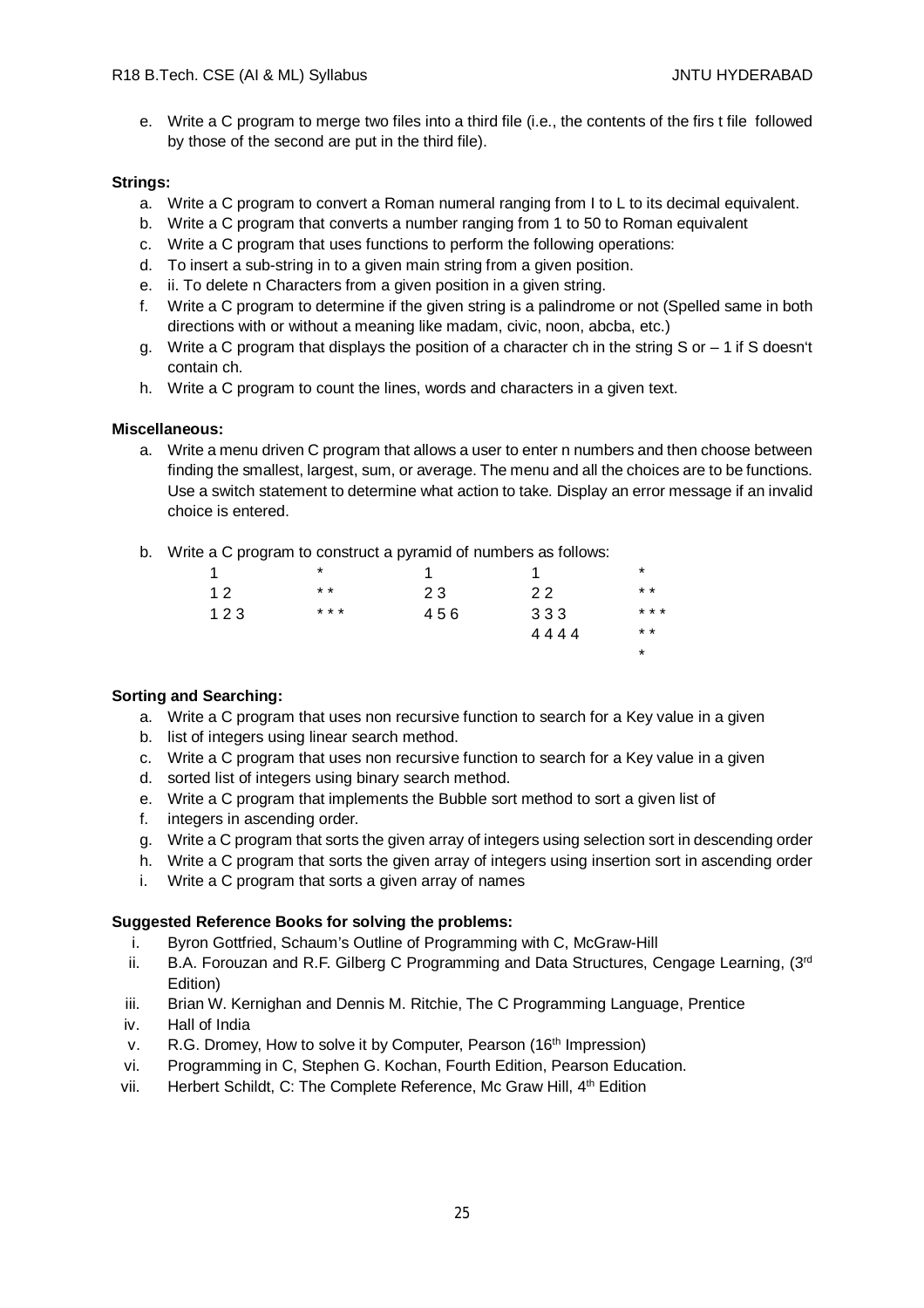**3 0 0 0**

## **\*MC109ES/\*MC209ES: ENVIRONMENTAL SCIENCE**

## **B.Tech. I Year I Sem. L T P C**

### **Course Objectives:**

- Understanding the importance of ecological balance for sustainable development.
- Understanding the impacts of developmental activities and mitigation measures.
- Understanding the environmental policies and regulations

### **Course Outcomes:**

 Based on this course, the Engineering graduate will understand /evaluate / develop technologies on the basis of ecological principles and environmental regulations which in turn helps in sustainable development

#### **UNIT-I**

**Ecosystems:** Definition, Scope, and Importance of ecosystem. Classification, structure, and function of an ecosystem, Food chains, food webs, and ecological pyramids. Flow of energy, Biogeochemical cycles, Bioaccumulation, Biomagnification, ecosystem value, services and carrying capacity, Field visits.

### **UNIT-II**

**Natural Resources: Classification of Resources:** Living and Non-Living resources, **water resources:** use and over utilization of surface and ground water, floods and droughts, Dams: benefits and problems. **Mineral resources:** use and exploitation, environmental effects of extracting and using mineral resources, **Land resources:** Forest resources, **Energy resources:** growing energy needs, renewable and non-renewable energy sources, use of alternate energy source, case studies.

#### **UNIT-III**

**Biodiversity And Biotic Resources:** Introduction, Definition, genetic, species and ecosystem diversity. Value of biodiversity; consumptive use, productive use, social, ethical, aesthetic and optional values. India as a mega diversity nation, Hot spots of biodiversity. Field visit. Threats to biodiversity: habitat loss, poaching of wildlife, man-wildlife conflicts; conservation of biodiversity: In-Situ and Ex-situ conservation. National Biodiversity act.

#### **UNIT-IV**

**Environmental Pollution and Control Technologies: Environmental Pollution:** Classification of pollution, **Air Pollution:** Primary and secondary pollutants, Automobile and Industrial pollution, Ambient air quality standards. **Water pollution:** Sources and types of pollution, drinking water quality standards. **Soil Pollution:** Sources and types, Impacts of modern agriculture, degradation of soil. **Noise Pollution:**  Sources and Health hazards, standards, **Solid waste:** Municipal Solid Waste management, composition and characteristics of e-Waste and its management. **Pollution control technologies:** Wastewater Treatment methods: Primary, secondary and Tertiary.

Overview of air pollution control technologies, Concepts of bioremediation. **Global Environmental Issues and Global Efforts: C**limate change and impacts on human environment. Ozone depletion and Ozone depleting substances (ODS). Deforestation and desertification. International conventions / Protocols: Earth summit, Kyoto protocol, and Montréal Protocol. NAPCC-GoI Initiatives.

#### **UNIT-V**

**Environmental Policy, Legislation & EIA:** Environmental Protection act, Legal aspects Air Act- 1981, Water Act, Forest Act, Wild life Act, Municipal solid waste management and handling rules, biomedical waste management and handling rules, hazardous waste management and handling rules. EIA: EIA structure, methods of baseline data acquisition. Overview on Impacts of air, water, biological and Socioeconomical aspects. Strategies for risk assessment, Concepts of Environmental Management Plan